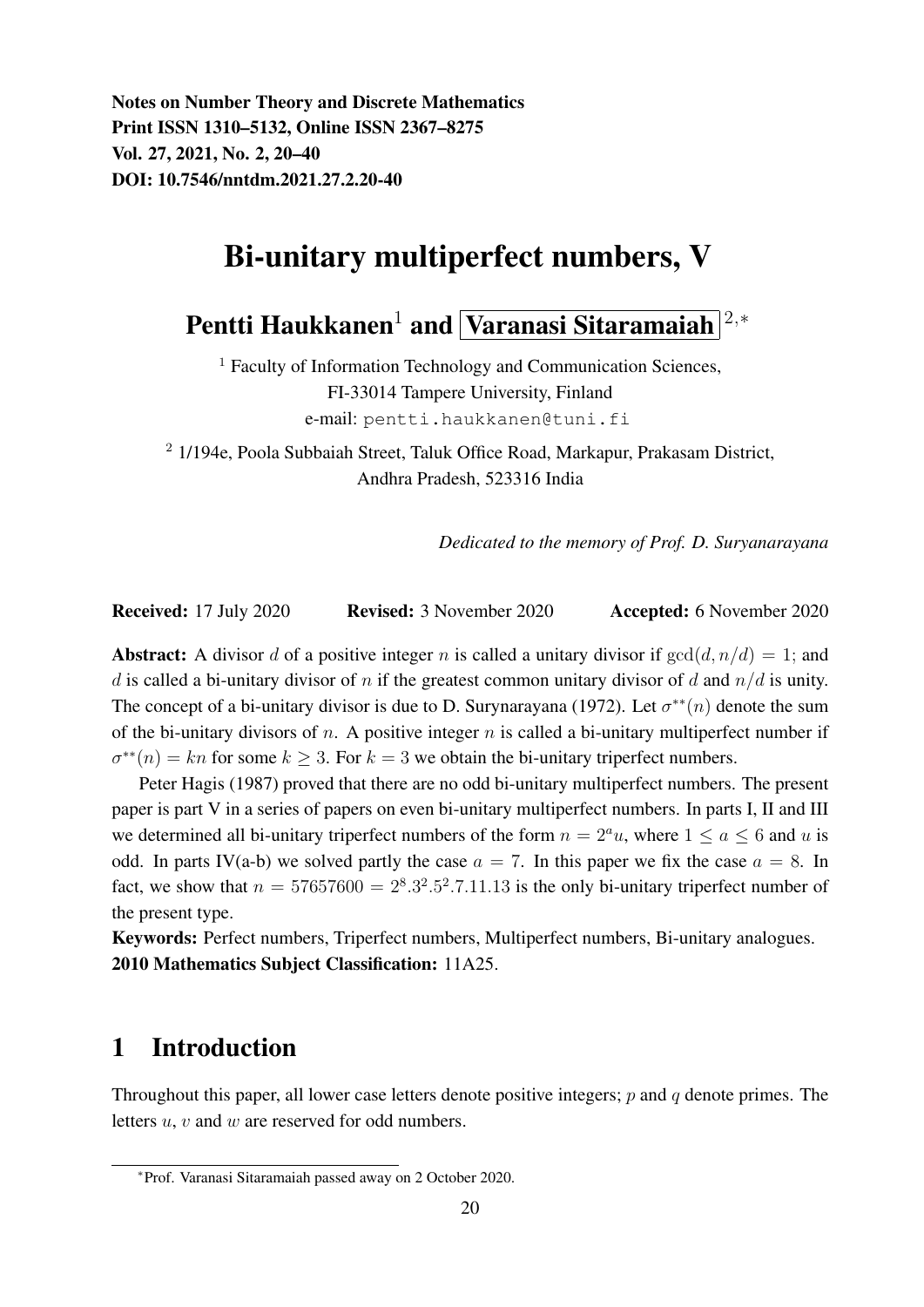A divisor d of n is called a unitary divisor if  $gcd(d, n/d) = 1$ . If d is a unitary divisor of n, we write  $d||n$ . A divisor d of n is called a *bi-unitary* divisor if  $(d, n/d)^{**} = 1$ , where the symbol  $(a, b)^{**}$  denotes the greatest common unitary divisor of a and b. The concept of a bi-unitary divisor is due to D. Suryanarayana (cf. [8]). Let  $\sigma^{**}(n)$  denote the sum of bi-unitary divisors of *n*. The function  $\sigma^{**}(n)$  is multiplicative, that is,  $\sigma^{**}(1) = 1$  and  $\sigma^{**}(mn) = \sigma^{**}(m)\sigma^{**}(n)$ whenever  $(m, n) = 1$ . If  $p^{\alpha}$  is a prime power and  $\alpha$  is odd, then every divisor of  $p^{\alpha}$  is a bi-unitary divisor; if  $\alpha$  is even, each divisor of  $p^{\alpha}$  is a bi-unitary divisor except for  $p^{\alpha/2}$ . Hence

$$
\sigma^{**}(p^{\alpha}) = \begin{cases} \sigma(p^{\alpha}) = \frac{p^{\alpha+1}-1}{p-1} & \text{if } \alpha \text{ is odd,} \\ \sigma(p^{\alpha}) - p^{\alpha/2} & \text{if } \alpha \text{ is even.} \end{cases}
$$
(1.1)

If  $\alpha$  is even, say  $\alpha = 2k$ , then  $\sigma^{**}(p^{\alpha})$  can be simplified to

$$
\sigma^{**}(p^{\alpha}) = \left(\frac{p^k - 1}{p - 1}\right) \cdot (p^{k+1} + 1).
$$

From (1.1), it is not difficult to observe that  $\sigma^{**}(n)$  is odd only when  $n = 1$  or  $n = 2^{\alpha}$ .

The concept of a bi-unitary perfect number was introduced by C. R. Wall [9]; a positive integer *n* is called a bi-unitary perfect number if  $\sigma^{**}(n) = 2n$ . C. R. Wall [9] proved that there are only three bi-unitary perfect numbers, namely  $6, 60$  and  $90$ . A positive integer n is called a bi-unitary multiperfect number if  $\sigma^{**}(n) = kn$  for some  $k \geq 3$ . For  $k = 3$  we obtain the bi-unitary triperfect numbers.

Peter Hagis [1] proved that there are no odd bi-unitary multiperfect numbers. Our present paper is part V in a series of papers on even bi-unitary multiperfect numbers. In parts I, II and III (see [2–4]) we considered bi-unitary triperfect numbers of the form  $n = 2<sup>a</sup>u$ , where  $1 \le a \le 6$ and u is odd. In parts IV(a-b) (see [5, 6]) we solved partly the case  $a = 7$ . In this paper we fix the case  $a = 8$ . In fact, we show that  $n = 57657600 = 2^8 \cdot 3^2 \cdot 5^2 \cdot 7 \cdot 11 \cdot 13$  is the only bi-unitary triperfect number of the present type.

For a general account on various perfect-type numbers, we refer to [7].

#### 2 Preliminaries

We assume that the reader has parts I, II, III, IV(a-b) (see [2–6]) available. We, however, recall Lemma 2.1 from these parts because it is so important also here.

**Lemma 2.1.** (I) If  $\alpha$  is odd, then

$$
\frac{\sigma^{**}(p^\alpha)}{p^\alpha}>\frac{\sigma^{**}(p^{\alpha+1})}{p^{\alpha+1}}
$$

*for any prime* p*.*

(II) *For any*  $\alpha > 2\ell - 1$  *and any prime* p,

$$
\frac{\sigma^{**}(p^{\alpha})}{p^{\alpha}} \ge \left(\frac{1}{p-1}\right)\left(p - \frac{1}{p^{2\ell}}\right) - \frac{1}{p^{\ell}} = \frac{1}{p^{2\ell}}\left(\frac{p^{2\ell+1} - 1}{p-1} - p^{\ell}\right).
$$

(III) *If* p *is any prime and*  $\alpha$  *is a positive integer, then* 

$$
\frac{\sigma^{**}(p^{\alpha})}{p^{\alpha}} < \frac{p}{p-1}.
$$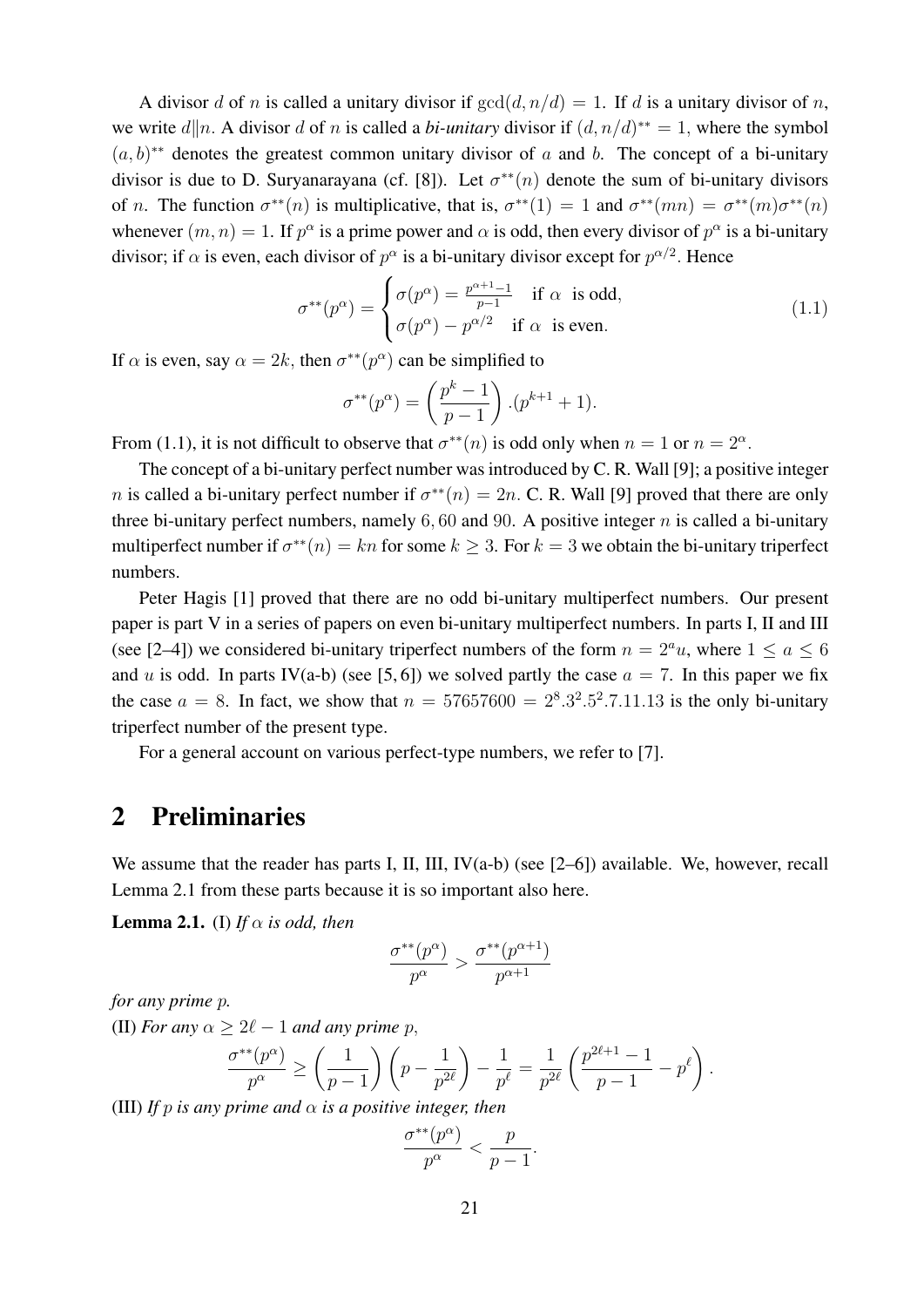Remark 2.1. (I) and (III) of Lemma 2.1 are mentioned in C. R. Wall [9]; (II) of Lemma 2.1 has been used by him [9] without explicitly stating it.

## 3 Bi-unitary triperfect numbers of the form  $n = 2<sup>8</sup>u$

Let *n* be a bi-unitary triperfect number divisible unitarily by  $2^8$  so that  $\sigma^{**}(n) = 3n$  and  $n = 2^8 u$ , where u is odd. Since  $\sigma^{**}(2^8) = (2^4 - 1)(2^5 + 1) = 15.33 = 3^2.5.11 = 495$ , using  $n = 2^8u$  in  $\sigma^{**}(n) = 3n$ , we get

$$
2^8 \cdot u = 3.5.11 \cdot \sigma^{**}(u). \tag{3.1}
$$

This implies that u is divisible by 3, 5 and 11. Let  $u = 3^b.5^c.11^d.v$ , where  $(v, 2.3.5.11) = 1$ . Hence we have

$$
n = 28.3b.5c.11d.v,
$$
\n(3.1a)

and from (3.1),

$$
2^{8} \cdot 3^{b-1} \cdot 5^{c-1} \cdot 11^{d-1} \cdot v = \sigma^{**}(3^b) \cdot \sigma^{**}(5^c) \cdot \sigma^{**}(11^d) \cdot \sigma^{**}(v), \tag{3.1b}
$$

where

v has at most five odd prime factors and  $(v, 2.3.5.11) = 1.$  (3.1*c*)

We prove the following:

**Theorem 3.1.** The number  $n = 57657600 = 2^8.3^2.5^2.7.11.13$  is the only bi-unitary triperfect *number of the form*  $n = 2<sup>8</sup>$ .*u*, where *u* is odd.

*Proof.* For the proof of Theorem 3.1, we need the following lemmas:

**Lemma 3.1.** Let  $n = 2^8 \cdot 3^b \cdot 5^c \cdot 11^d \cdot v$ , where  $(v, 2.3.5.11) = 1$ , be as in (3.1*a*). If  $b \ge 3$ , then n *cannot be a bi-unitary triperfect number.*

*Proof.* We assume that  $b \geq 3$  and n is a bi-unitary triperfect number so that (3.1*b*) holds. We derive a contradiction. From Lemma 2.1,  $\frac{\sigma^{**}(3^b)}{3^b}$  $\frac{f^{*}(3^{b})}{3^{b}} \geq \frac{112}{81}$  for  $b \geq 3$ , and  $\frac{\sigma^{**}(5^{c})}{5^{c}}$  $\frac{^{*\left( 5^{c}\right) }}{5^{c}}\geq\frac{756}{625}\text{ for }c\geq3.$ Also,  $\frac{\sigma^{**}(2^8)}{2^8}$  $\frac{\binom{2^8}{2^8}}{2^8} = \frac{495}{256}$ . Hence from (3.1*a*), for  $c \ge 3$ ,

$$
3 = \frac{\sigma^{**}(n)}{n} \ge \frac{495}{256} \cdot \frac{112}{81} \cdot \frac{756}{625} = 3.234 > 3,
$$

a contradiction. Hence  $c = 1$  or  $c = 2$ .

Let  $c = 1$ . From (3.1*a*)  $(c = 1)$ , we have

$$
3 = \frac{\sigma^{**}(n)}{n} \ge \frac{495}{256} \cdot \frac{112}{81} \cdot \frac{6}{5} = 3.208333333 > 3,
$$

a contradiction.

Let  $c = 2$ . Since  $\sigma^{**}(5^2) = 26 = 2.13$ , from (3.1*b*)  $(c = 2)$ , we get after simplification,

$$
27.3b-1.5.11d-1.v = 13. \sigma^{**}(3b).\sigma^{**}(11d).\sigma^{**}(v).
$$
\n(3.1*d*)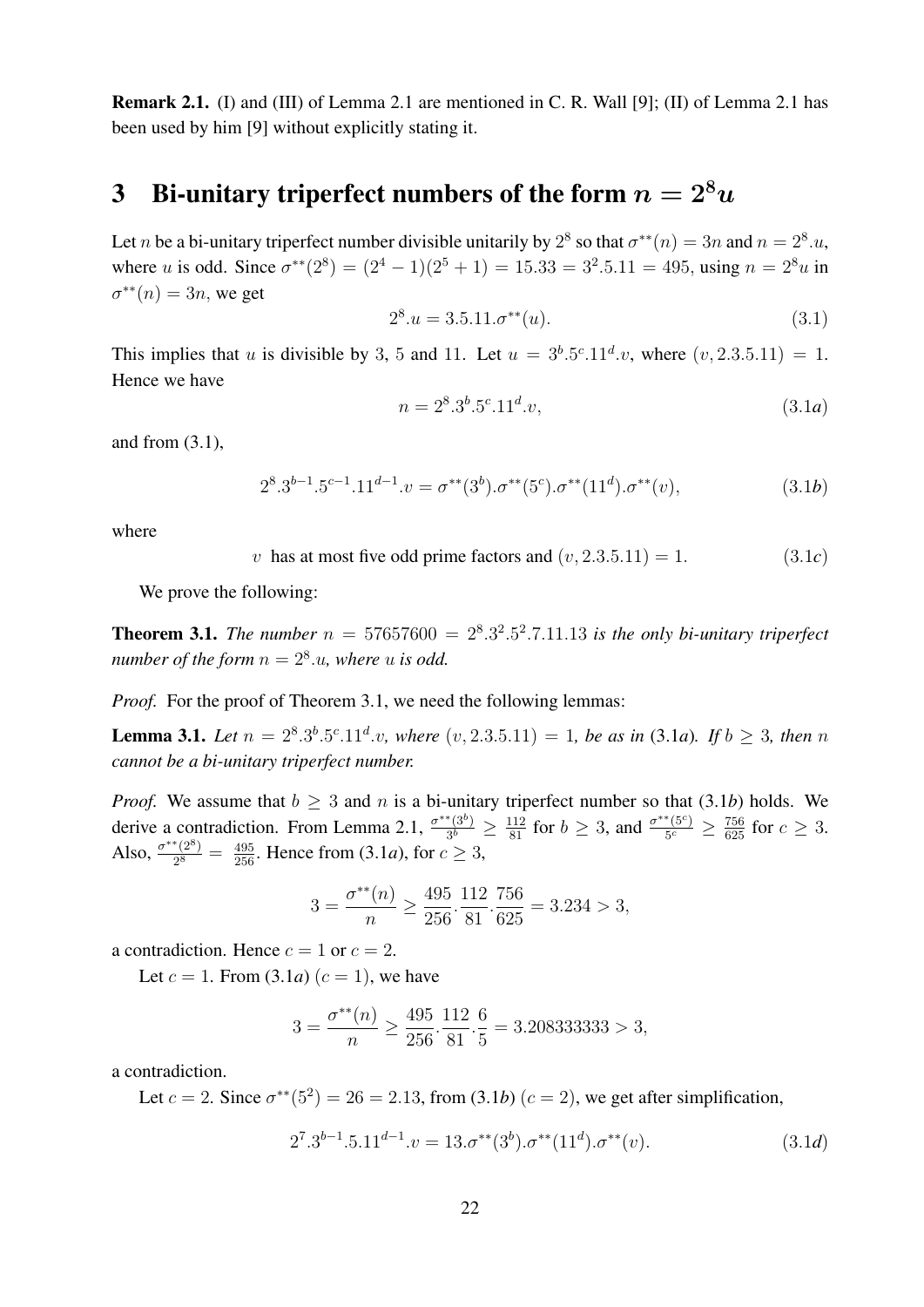From (3.1*d*),  $13|v$ . Let  $v = 13^e w$ , where  $(w, 2.3.5.11.13) = 1$ . Hence from (3.1*a*),

$$
n = 2^8 \cdot 3^b \cdot 5^2 \cdot 11^d \cdot 13^e \cdot w,\tag{3.2a}
$$

and from (3.1*d*),

$$
2^7 \cdot 3^{b-1} \cdot 5 \cdot 11^{d-1} \cdot 13^{e-1} \cdot w = \sigma^{**}(3^b) \cdot \sigma^{**}(11^d) \cdot \sigma^{**}(13^e) \cdot \sigma^{**}(w), \tag{3.2b}
$$

where

w has at most four odd prime factors and  $(w, 2.3.5.11.13) = 1.$  (3.2*c*)

By Lemma 2.1, for  $d \geq 3$ ,  $\frac{\sigma^{**}(11^d)}{11^d} \geq \frac{15984}{14641}$ . Hence for  $d \geq 3$ , from (3.2*a*),

$$
3 = \frac{\sigma^{**}(n)}{n} \ge \frac{495}{256} \cdot \frac{112}{81} \cdot \frac{26}{25} \cdot \frac{15984}{14641} = 3.03333 > 3,
$$

a contradiction.

Let  $d = 2$  (already  $c = 2$ ). We have  $\sigma^{**}(11^2) = 122 = 2.61$ . Taking  $d = 2$  in (3.2*b*), we get after simplification,

$$
2^{6} \cdot 3^{b-1} \cdot 5 \cdot 11 \cdot 13^{e-1} \cdot w = 61 \cdot \sigma^{**}(3^b) \cdot \sigma^{**}(13^e) \cdot \sigma^{**}(w). \tag{3.3}
$$

From (3.3), 61 |*w*. Let  $w = 61^f.w'$ . Hence from (3.2*a*) ( $d = 2$ ), we get

$$
n = 28.3b.52.112.13e.61f.w',
$$
\n(3.3a)

and from (3.3),

$$
2^{6} \cdot 3^{b-1} \cdot 5 \cdot 11 \cdot 13^{e-1} \cdot 61^{f-1} \cdot w' = \sigma^{**}(3^b) \cdot \sigma^{**}(13^e) \cdot \sigma^{**}(61^f) \cdot \sigma^{**}(w'), \tag{3.3b}
$$

where

$$
w' \text{ has at most three odd prime factors and } (w', 2.3.5.11.13.61) = 1. \tag{3.3c}
$$

When  $b \ge 7$ , we have  $\frac{\sigma^{**}(3^b)}{3^b}$  $\frac{\binom{*(3^o)}{3^b}}{\binom{3^{b}}{2}} \geq \frac{9760}{6561}$ ; using this, from (3.3*a*), for  $b \geq 7$ , we have

$$
3 = \frac{\sigma^{**}(n)}{n} \ge \frac{495}{256} \cdot \frac{9760}{6561} \cdot \frac{26}{25} \cdot \frac{122}{121} = 3.016149146 > 3,
$$

a contradiction. Thus  $b \ge 7$  cannot hold. Hence  $3 \le b \le 6$ . We prove that none of these choices for *b* is admissible.

Let  $b = 3$ . We have  $\sigma^{**}(3^3) = \frac{3^4 - 1}{2} = 40 = 2^3.5$ . Hence by taking  $b = 3$  in (3.3*a*) and (3.3*b*), we get

$$
n = 28.33.52.112.13e.61f.w',
$$
\n(3.3d)

and

$$
2^{3} \cdot 3^{2} \cdot 11 \cdot 13^{e-1} \cdot 61^{f-1} \cdot w' = \sigma^{**}(13^{e}) \cdot \sigma^{**}(61^{f}) \cdot \sigma^{**}(w'), \tag{3.3e}
$$

where

$$
w' \text{ cannot have not more than one odd prime factor.} \tag{3.3f}
$$

From (3.3*d*), we have

$$
3 = \frac{\sigma^{**}(n)}{n} \ge \frac{495}{256} \cdot \frac{40}{27} \cdot \frac{26}{25} \cdot \frac{122}{121} = 3.003787879 > 3,
$$

a contradiction. So,  $b = 3$  is not admissible.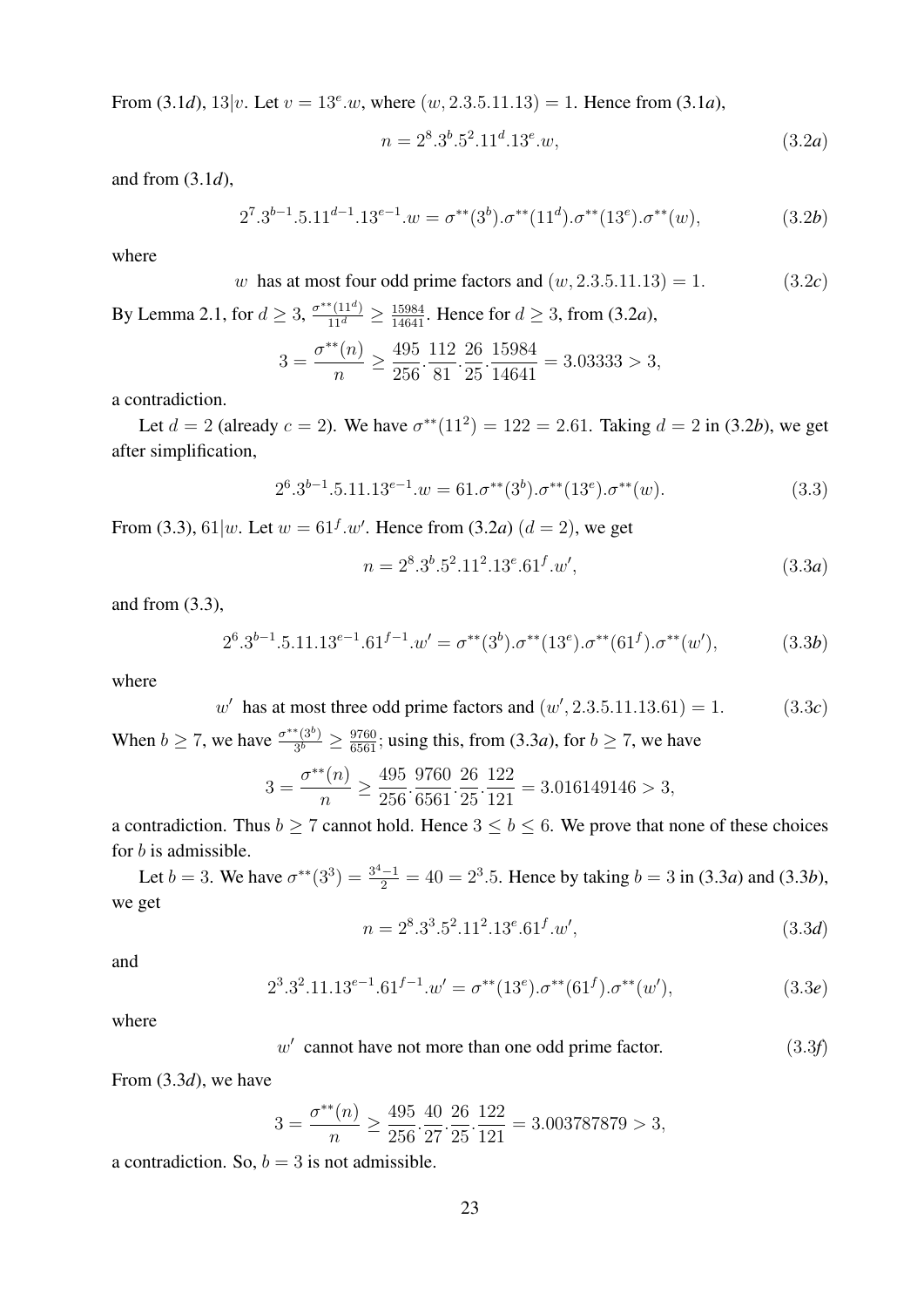Let  $b = 4$ . We have  $\sigma^{**}(3^4) = \left(\frac{3^2-1}{2}\right)$  $\left(\frac{2}{2} - 1\right)$ .  $(3^3 + 1) = 4.28 = 2^4.7$ . Taking  $b = 4$  in  $(3.3b)$ , we get after simplification

$$
2^2 \cdot 3^3 \cdot 5 \cdot 11 \cdot 13^{e-1} \cdot 61^{f-1} \cdot w' = 7 \cdot \sigma^{**} (13^e) \cdot \sigma^{**} (61^f) \cdot \sigma^{**} (w'). \tag{3.3g}
$$

Comparing powers of 2 on both sides of  $(3.3g)$ , we find that  $w' = 1$  and so 7 cannot divide the left hand side of (3.3*g*). This contradiction proves that  $b = 4$  is not admissible.

Let  $b = 5$ . We have  $\sigma^{**}(3^5) = \frac{3^6 - 1}{2} = 13.28 = 2^2.7.13$ . Taking  $b = 5$  in (3.3*b*), we get after simplification

$$
24.34.5.11.13e-2.61f-1.w' = 7.\sigma^{**}(13e).\sigma^{**}(61f).\sigma^{**}(w').
$$
\n(3.3h)

From (3.3*h*), we see that  $7|w'$ . Let  $w' = 7<sup>g</sup> \cdot w''$ ; using this in (3.3*a*), we have

$$
n = 2^8 \cdot 3^5 \cdot 5^2 \cdot 11^2 \cdot 13^e \cdot 61^f \cdot 7^g \cdot w'',
$$

so that

$$
3 = \frac{\sigma^{**}(n)}{n} \ge \frac{495}{256} \cdot \frac{364}{243} \cdot \frac{26}{25} \cdot \frac{122}{121} = 3.0371633 > 3,
$$

a contradiction. Thus  $b = 5$  is not admissible.

Let  $b = 6$ . We have  $\sigma^{**}(3^6) = \left(\frac{3^3 - 1}{2}\right)$  $\left(\frac{2}{2}\right)$ .  $(3^4 + 1) = 13.82 = 2.13.41$ . Taking  $b = 6$  in  $(3.3b)$ , we obtain after simplification,

$$
2^{5} \cdot 3^{5} \cdot 5 \cdot 11 \cdot 13^{e-2} \cdot 61^{f-1} \cdot w' = 41 \cdot \sigma^{**} (13^{e}) \cdot \sigma^{**} (61^{f}) \cdot \sigma^{**} (w'). \tag{3.3i}
$$

From (3.3*i*), it follows that  $41|w'$ . Let  $w' = 41^g w''$ . Hence from (3.3*a*)  $(b = 6)$ ,

$$
n = 28.36.52.112.13e.61f.41g.w",
$$
\n(3.3j)

and from (3.3*i*),

$$
2^5 \cdot 3^5 \cdot 5 \cdot 11 \cdot 13^{e-2} \cdot 61^{f-1} \cdot 41^{g-1} \cdot w'' = \sigma^{**}(13^e) \cdot \sigma^{**}(61^f) \cdot \sigma^{**}(41^g) \cdot \sigma^{**}(w''),\tag{3.3k}
$$

where

$$
w''
$$
 has at most two odd prime factors and  $(w'', 2.3.5.11.13.61.41) = 1.$  (3.3 $\ell$ )

By Lemma 2.1, we have  $\frac{\sigma^{**}(13^e)}{13^e} \ge \frac{30772}{28561}$  for  $e \ge 3$ . Hence from (3.3*j*), for  $e \ge 3$ , we have

$$
3 = \frac{\sigma^{**}(n)}{n} \ge \frac{495}{256} \cdot \frac{1066}{729} \cdot \frac{26}{25} \cdot \frac{122}{121} \cdot \frac{30772}{28561} = 3.194368571 > 3,
$$

a contradiction.

Thus  $e \le 2$ . From (3.3k),  $e \ge 2$ . Hence  $e = 2$ . We have  $\sigma^{**}(13^2) = 170 = 2.5.17$ . Taking  $e = 2$  in (3.3*k*), we get

$$
2^{4} \cdot 3^{5} \cdot 11 \cdot 61^{f-1} \cdot 41^{g-1} \cdot w'' = 17 \cdot \sigma^{**} (61^f) \cdot \sigma^{**} (41^g) \cdot \sigma^{**} (w''). \tag{3.3m}
$$

From (3.3*m*),  $17|w''$ . Let  $w'' = 17<sup>h</sup> \cdot w'''$ . It follows from (3.3*j*),

$$
n = 28.36.52.112.13e.61f.41g.17h.w''',
$$
\n(3.4a)

and from  $(3.3m)$   $(e = 2)$ ,

$$
2^{4} \cdot 3^{5} \cdot 11 \cdot 61^{f-1} \cdot 41^{g-1} \cdot 17^{h-1} \cdot w''' = \sigma^{**}(61^f) \cdot \sigma^{**}(41^g) \cdot \sigma^{**}(17^h) \cdot \sigma^{**}(w'''), \tag{3.4b}
$$

where  $w'''$  has no more than one odd prime factor and is prime to  $2.3.5.11.13.61.41.17$ .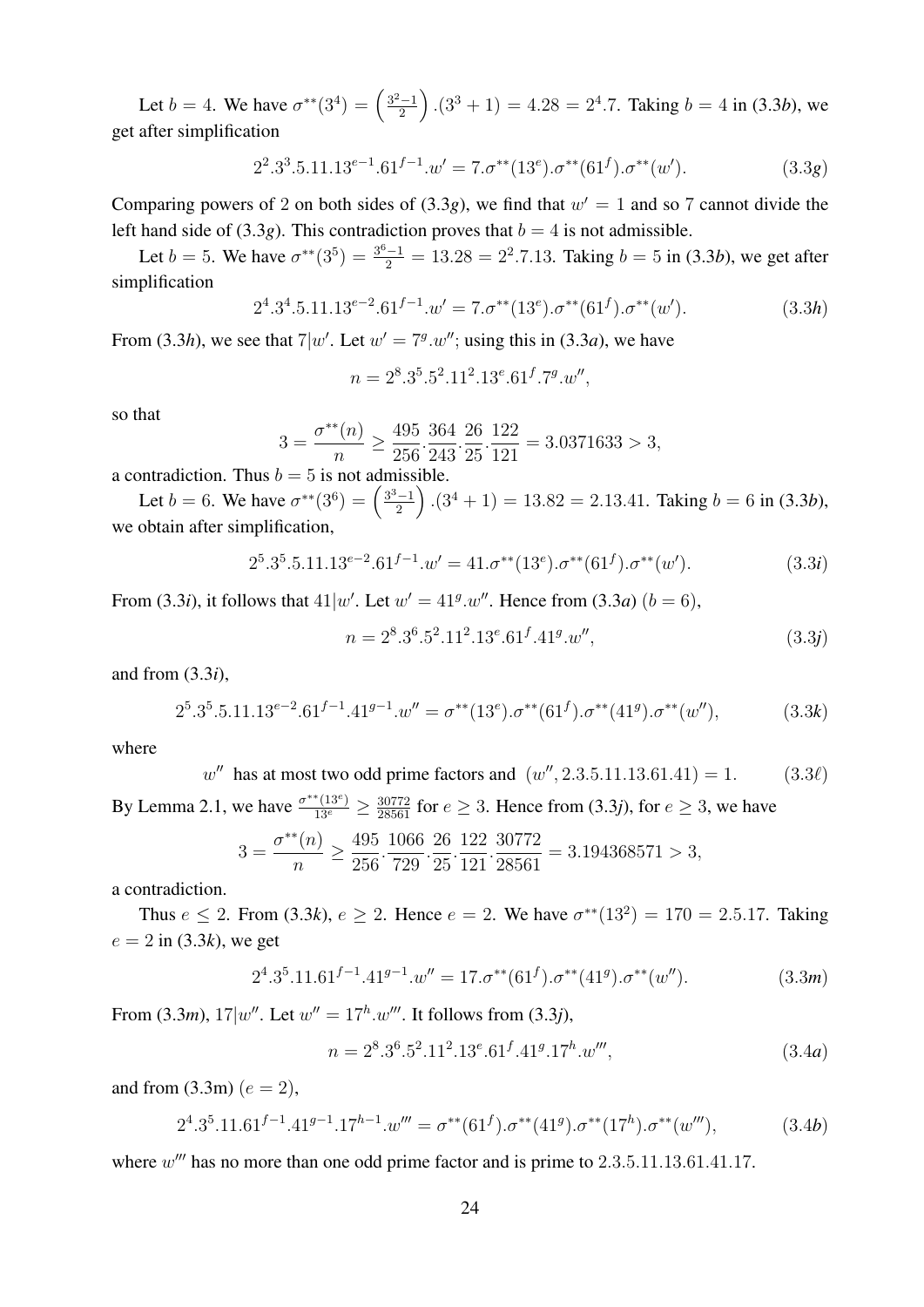By Lemma 2.1, for  $h \ge 3$ ,  $\frac{\sigma^{**}(17^h)}{17^h} \ge \frac{88452}{83521}$ . Hence for  $h \ge 3$ , from (3.4*a*), we have

$$
3 = \frac{\sigma^{**}(n)}{n} \ge \frac{495}{256} \cdot \frac{1066}{729} \cdot \frac{26}{25} \cdot \frac{122}{121} \cdot \frac{170}{169} \cdot \frac{88452}{83521} = 3.158471032 > 3,
$$

a contradiction. Hence  $h = 1$  or  $h = 2$ .  $L_{1}$   $\left( 1, \frac{1}{2} \right)$ ,  $\left( 2, 4 \right)$ 

Let 
$$
h = 1
$$
. From (3.4a), we have

$$
3 = \frac{\sigma^{**}(n)}{n} \ge \frac{495}{256} \cdot \frac{1066}{729} \cdot \frac{26}{25} \cdot \frac{122}{121} \cdot \frac{170}{169} \cdot \frac{18}{17} = 3.157828283 > 3,
$$

a contradiction.

Let  $h = 2$ . Since  $\sigma^{**}(17^2) = 290 = 2.5.29$ , taking  $h = 2$  in (3.4*b*), we see that 5 divides its right hand side but 5 does not divide its left hand side. Thus  $b = 6$  cannot occur.

This completes the proof of Lemma 3.1.

**Lemma 3.2.** Let  $n = 2^8 \cdot 3 \cdot 5^c \cdot 11^d \cdot v$ , where  $(v, 2 \cdot 3 \cdot 5 \cdot 11) = 1$ . Then *n* cannot be a bi-unitary *triperfect number.*

*Proof.* We assume that  $n = 2^8 \cdot 3 \cdot 5^c \cdot 11^d \cdot v$  is a bi-unitary triperfect number. Hence *n* satisfies  $(3.1b)$  and  $(3.1c)$ . From Lemma 2.1, for  $c \geq 3$ ,  $\frac{\sigma^{**}(5c)}{5c}$  $\frac{^{*(5c)}}{5c} \geq \frac{756}{625}$ . Hence we have

$$
3 = \frac{\sigma^{**}(n)}{n} \ge \frac{495}{256} \cdot \frac{4}{3} \cdot \frac{756}{625} = 3.1185 > 3,
$$

a contradiction. Hence  $c = 1$  or  $c = 2$ .

Let  $c = 1$ . Then  $n = 2^8 \cdot 3 \cdot 5 \cdot 11^d \cdot v$ , so that

$$
3 = \frac{\sigma^{**}(n)}{n} \ge \frac{495}{256} \cdot \frac{4}{3} \cdot \frac{6}{5} = 3.09375 > 3,
$$

a contradiction.

Let  $c = 2$ . Taking  $c = 2$  (and  $b = 1$ ) in (3.2*a*) and (3.2*b*), we obtain

$$
n = 28.3.52.11d.13e.w,
$$
\n(3.5a)

 $\Box$ 

and

$$
25.5.11d-1.13e-1.w = \sigma^{**}(11d).\sigma^{**}(13e).\sigma^{**}(w),
$$
\n(3.5b)

where

$$
w \text{ has not more than three odd prime factors.} \tag{3.5c}
$$

By Lemma 2.1, for  $d \ge 5$ ,  $\frac{\sigma^{**}(11^d)}{11^d} \ge \frac{1947386}{1771561}$ ; and for  $e \ge 3$ ,  $\frac{\sigma^{**}(13^e)}{13^e} \ge \frac{30772}{28561}$ . Hence when  $d \ge 5$ and  $e > 3$ , from (3.5*a*),

$$
3 = \frac{\sigma^{**}(n)}{n} \ge \frac{495}{256} \cdot \frac{4}{3} \cdot \frac{26}{25} \cdot \frac{1947386}{1771561} \cdot \frac{30772}{28561} = 3.175525149 > 3,
$$

a contradiction.

Let  $d > 5$ . Then  $e = 1$  or  $e = 2$ .

If  $d \geq 5$  and  $e = 1$ , from (3.5*a*) we have

$$
3 = \frac{\sigma^{**}(n)}{n} \ge \frac{495}{256} \cdot \frac{4}{3} \cdot \frac{26}{25} \cdot \frac{1947386}{1771561} \cdot \frac{14}{13} = 3.174080416 > 3,
$$

a contradiction.

Let  $d \ge 5$  and  $e = 2$ . We have  $\sigma^{**}(13^2) = 170 = 2.5.17$ . Taking  $e = 2$  in (3.5*b*), we obtain  $11\frac{1}{11}$ 

$$
24.11d-1.13.w = 17.\sigma^{**}(11d).\sigma^{**}(w).
$$
\n(3.5d)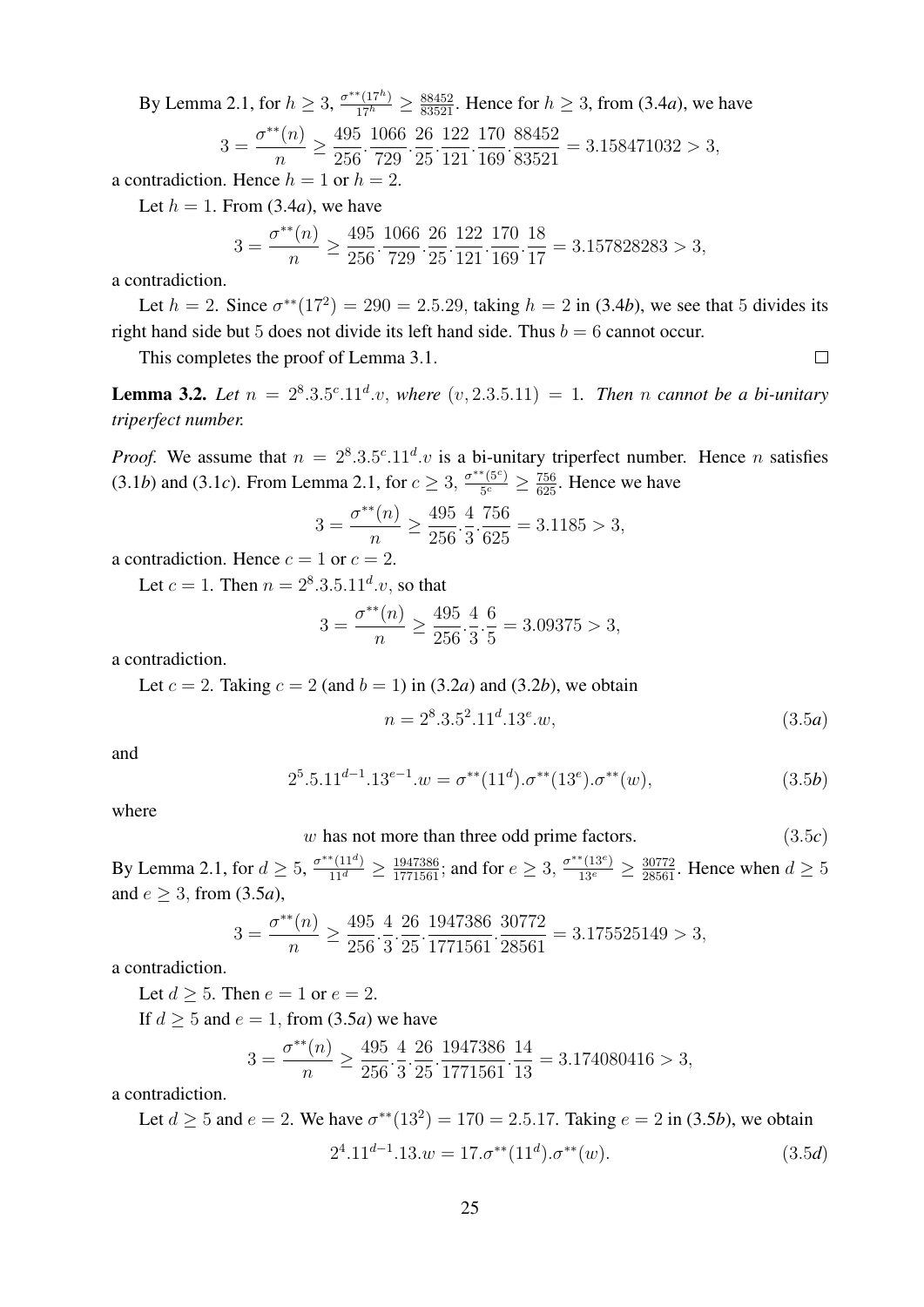From (3.5*d*),  $17|w$ . Let  $w = 17^f w'$ . Hence from (3.5*a*) and (3.5*d*), we obtain

$$
n = 28 \cdot 3.52 \cdot 11d \cdot 132 \cdot 17f \cdot w' \quad (d \ge 5),
$$
\n(3.6a)

and

$$
2^{4}.11^{d-1}.13.17^{f-1}.w' = \sigma^{**}(11^d).\sigma^{**}(17^f).\sigma^{**}(w'),\tag{3.6b}
$$

where

 $w'$  has not more than two odd prime factors.  $(3.6c)$ 

# By Lemma 2.1, for  $f \ge 3$ ,  $\frac{\sigma^{**}(17^f)}{17^f} \ge \frac{88452}{83521}$ . Hence from (3.6*a*), for  $f \ge 3$  and  $d \ge 5$ ,

$$
3 = \frac{\sigma^{**}(n)}{n} \ge \frac{495}{256} \cdot \frac{4}{3} \cdot \frac{26}{25} \cdot \frac{1947386}{1771561} \cdot \frac{170}{169} \cdot \frac{88452}{83521} = 3.139839369 > 3,
$$

a contradiction. Hence  $f = 1$  or  $f = 2$  (under  $c = 2, e = 2, d > 5$ ).

Let  $f = 1$ . From (3.6*a*) ( $f = 1$ ), we have

$$
3 = \frac{\sigma^{**}(n)}{n} \ge \frac{495}{256} \cdot \frac{4}{3} \cdot \frac{26}{25} \cdot \frac{1947386}{1771561} \cdot \frac{170}{169} \cdot \frac{18}{17} = 3.139200411 > 3,
$$

a contradiction.

Let  $f = 2$  (along with  $c = 2$ ,  $e = 2$ ,  $d \ge 5$ ). We have  $\sigma^{**}(17^2) = 290 = 2.5.29$ . Taking  $f = 2$  in (3.6*b*), we see that 5 divides its right hand side but 5 is not a factor of its left hand side. Hence  $f = 2$  is not admissible.

Thus when  $c = 2$ , we must have  $1 \le d \le 4$ . We now show that none of these choices of d are admissible.

When  $d = 1, 3, 4$ , we have  $3\sigma^{**}(11^d)$ . It now follows from (3.5*b*) that 3 is a factor of its right hand side but it is not so with respect to its left hand side.

It remains to examine the case  $d = 2$ . Let  $d = 2$ . We have  $\sigma^{**}(11^2) = 122 = 2.61$ . Taking  $d = 2$  in (3.5*b*), we get after simplification

$$
24.5.11.13e-1.w = 61. \sigma^{**}(13e). \sigma^{**}(w).
$$
\n(3.6d)

From (3.6*d*), 61 |*w*. Let  $w = 61^f w'$ . From (3.5*a*) and (3.6*d*), we obtain

$$
n = 28.3.52.112.13e.61f.w',
$$
\n(3.7a)

and

$$
2^4.5.11.13^{e-1}.61^{f-1}.w' = \sigma^{**}(13^e).\sigma^{**}(61^f).\sigma^{**}(w'),\tag{3.7b}
$$

where

 $w'$  has at most two odd prime factors and  $(w', 2.3.5.11.13.61) = 1.$  (3.7*c*)

We show that if n is as in (3.7*a*), then  $7 \nmid n$ . On the contrary we assume that  $7|n$  and obtain a contradiction. Suppose that  $7|n$ . Let  $w' = 7<sup>g</sup> w''$ , where w'' is prime to 2.3.5.7.11.13.61. From (3.7*a*) and (3.7*b*), we obtain

$$
n = 28 \cdot 3.52 \cdot 112 \cdot 13e \cdot 61f \cdot 7g \cdot w'', \tag{3.8a}
$$

and

$$
2^4 \cdot 5.11 \cdot 13^{e-1} \cdot 61^{f-1} \cdot 7^g \cdot w'' = \sigma^{**}(13^e) \cdot \sigma^{**}(61^f) \cdot \sigma^{**}(7^g) \cdot \sigma^{**}(w'),\tag{3.8b}
$$

where

 $w''$  has at most one odd prime factor and  $(w'', 2.3.5.7.11.13.61) = 1.$  (3.8*c*)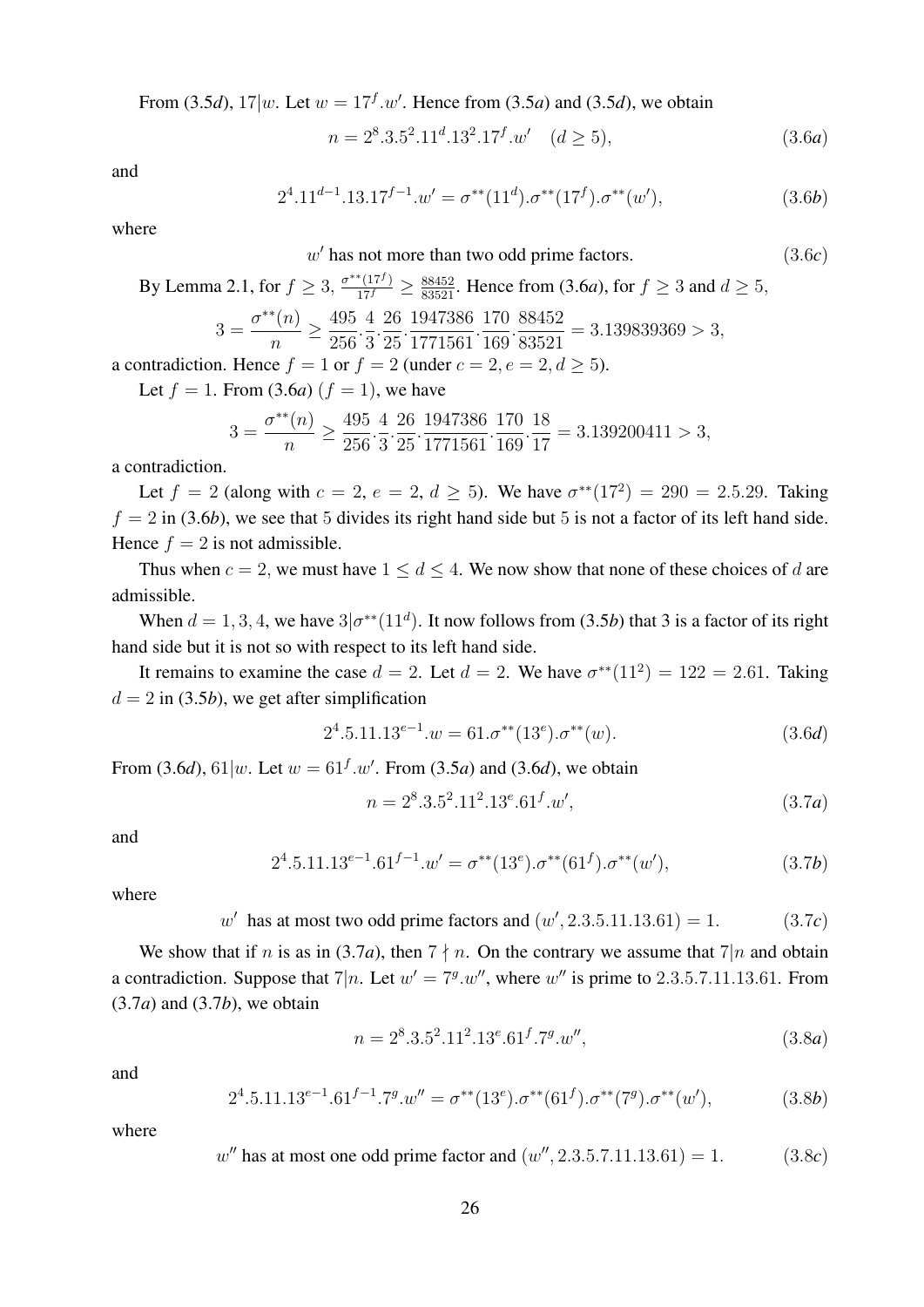Let  $g = 1$ . We have  $\sigma^{**}(7) = 8 = 2^3$ . Taking  $g = 1$  in (3.8*b*), we see that  $2^5$  divides its right hand side whereas  $2^4$  unitarily divides its left hand side. Hence  $g \geq 2$ .

Let  $g = 2$ . We have  $\sigma^{**}(7^2) = 50 = 2.5^2$ . Taking  $g = 2$  in (3.8*b*), it follows that  $5^2$  divides its right hand side but 5 is a unitary divisor of its left hand side. Hence we may assume that  $q \geq 3$ . From Lemma 2.1, for  $g \geq 3$ ,  $\frac{\sigma^{**}(7g)}{7g}$ 

 $\frac{\binom{*}(79)}{79} \ge \frac{2752}{2401}$ . From (3.8*a*), we have

$$
3=\frac{\sigma^{**}(n)}{n}\geq \frac{495}{256}\cdot \frac{4}{3}\cdot \frac{26}{25}\cdot \frac{122}{121}\cdot \frac{2752}{2401}=3.098618>3,
$$

a contradiction. Thus  $7 \nmid n$  in (3.7*a*) and (3.7*b*).

We will obtain a contradiction when  $d = 2$  by examining the factors of  $\sigma^{**}(13^e)$  in (3.7*b*).

If e is odd or  $4|e$ , then  $7|\sigma^{**}(13e)$ . From (3.7*b*), it follows that  $7|w'$  and consequently  $7|n$ . But we proved that  $7 \nmid n$ . Hence we may assume that  $e = 2k$ , where k is odd.

First we show that  $k = 1$  is not admissible (so that  $k > 3$ ).

Assume that  $k = 1$ . Then  $e = 2$ , and we have  $\sigma^{**}(13^2) = 170 = 2.5.17$ . Taking  $e = 2$  in (3.7*b*), we obtain

$$
2^{3}.11.13.61^{f-1}.w' = 17.\sigma^{**}(61^f).\sigma^{**}(w').
$$
\n(3.8d)

Hence  $17|w'$  so that we may assume that  $w' = 17<sup>g</sup> w''$ , where w'' is prime to 2.3.5.11.13.17.61. From  $(3.7a)$   $(e = 2)$  and  $(3.8d)$ , we get

$$
n = 28.3.52.112.132.61f.17g.w",
$$
\n(3.9a)

and

$$
2^3.11.13.61^{f-1}.17^{g-1}.w'' = \sigma^{**}(61^f).\sigma^{**}(17^g).\sigma^{**}(w'');
$$
 (3.9b)

also,

 $w'' = 1$  or an odd prime power relatively prime to 3.5.11.13.61.17. (3.9*c*)

By examining the factors of  $\sigma^{**}(179)$  we will obtain a contradiction to (3.9*b*). This will force us to assume that  $k > 1$ .

If g is odd or  $4|g$ , we have  $3|\sigma^{**}(179)$ . From (3.9*b*) it follows that 3 is a factor of its right hand side whereas 3 is not a factor of its left hand side. We may assume that  $g = 2\ell$ , where  $\ell$  is odd. If  $\ell = 1$ , then  $g = 2$ . Note that  $\sigma^{**}(17^2) = 290$ . Thus, in (3.9*b*) we see that 5 divides its right hand side but 5 cannot be a factor of its left hand side. Thus  $\ell \geq 3$ . We have

$$
\sigma^{**}(17^g) = \left(\frac{17^{\ell}-1}{16}\right) \cdot (17^{\ell+1}+1) \quad (\ell \text{ odd and } \ell \ge 3).
$$

We note the following:

(1)  $16|17^{\ell} - 1$  but  $32 \nmid 17^{\ell} - 1$ , since  $\ell$  is odd. Hence  $\frac{17^{\ell} - 1}{16}$  is odd and  $> 1$ , since  $\ell \ge 3$ .

(2)  $11|17^\ell - 1 \iff 10|\ell; 13|17^\ell - 1 \iff 6|\ell \text{ and } 61|17^\ell - 1 \iff 60|\ell.$  So, in order that  $17<sup>\ell</sup> - 1$  is divisible by 11 or 13 or 61,  $\ell$  must be even. Since  $\ell$  is odd,  $17<sup>\ell</sup> - 1$  is not divisible by 11 or 13 or 61; trivially not divisible by 17.

Thus  $\frac{17^{\ell}-1}{16}$  is odd > 1 and not divisible by 11 or 13 or 17 or 61. From (3.9*b*) it follows that each prime factor of  $\frac{17^\ell-1}{16} | \sigma^{**}(17^g)$  is a prime factor of w''. Let  $p | \frac{17^\ell-1}{16}$ . Then  $p | w''$ .

Consider  $17^{\ell+1} + 1$ , where  $\ell$  is odd. We have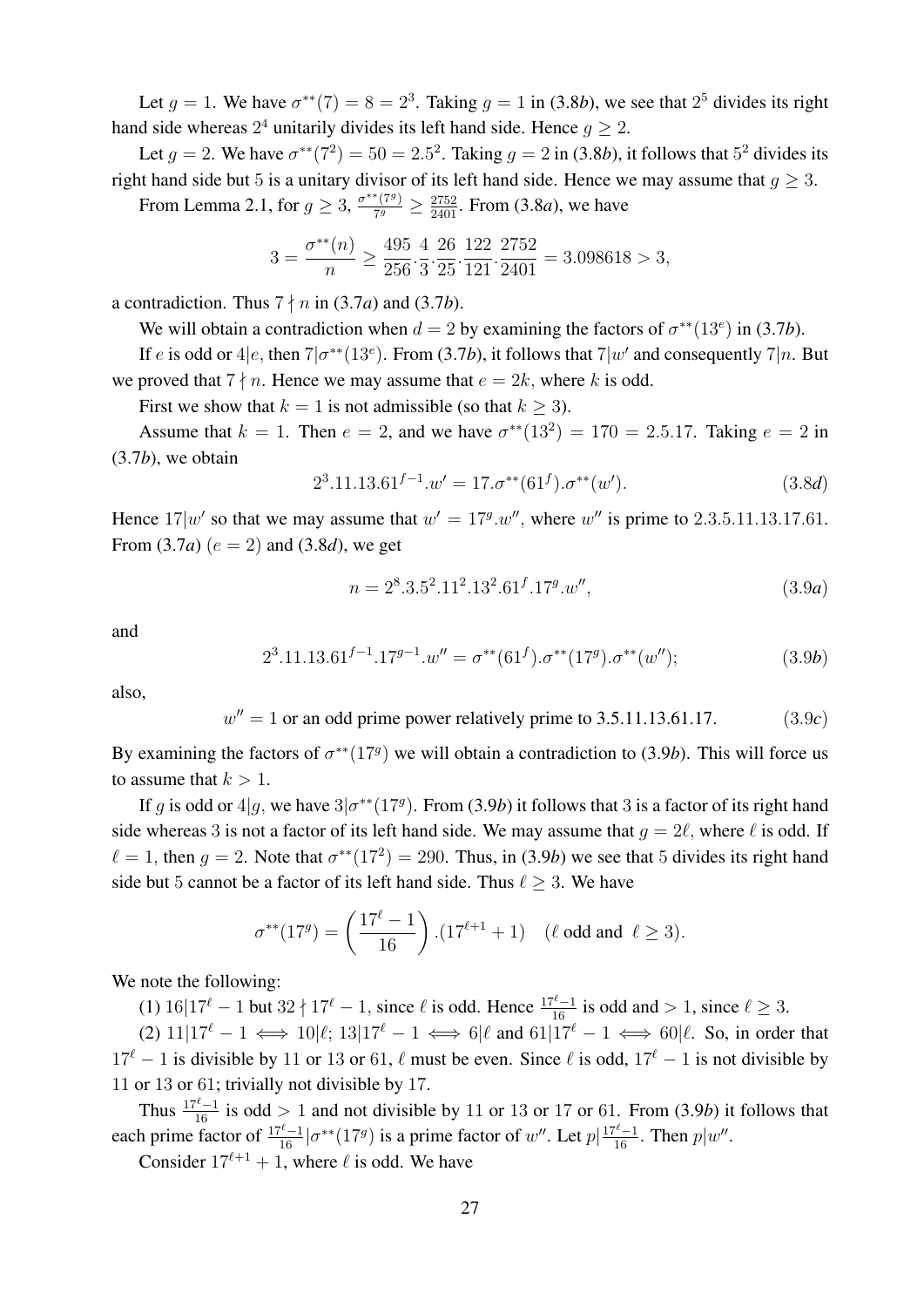(3)  $11|17^{\ell+1} + 1 \iff \ell + 1 = 5u$ . Since  $5u$  is odd and  $\ell + 1$  is even,  $11 \nmid 17^{\ell+1} + 1$ . Similarly,  $13|17^{\ell+1} + 1 \Longleftrightarrow \ell + 1 = 3u$ . Hence  $13 \nmid 17^{\ell+1} + 1$ .

(4)  $61|17^{\ell+1} + 1 \iff \ell + 1 = 30u$ . Thus  $61|17^{\ell+1} + 1$  implies that  $17^{30} + 1|17^{\ell+1} + 1$ . Since  $5^2|17^{30} + 1|17^{\ell+1} + 1$ , it follows from (3.9*b*) that 5 divides its left hand side. But this is not possible. Hence  $61 \nmid 17^{\ell+1} + 1$ .

Thus  $\frac{17^{e+1}+1}{2}$  is odd, > 1 and not divisible by 11 or 13 or 17 or 61. From (3.9*b*), each prime factor of  $\frac{17^{l+1}+1}{2}$  should divide w''. Let  $q\left|\frac{17^{l+1}+1}{2}\right|$  $\frac{q|w''|}{q}$ . Then  $q|w''$ . From (3.9*b*), neither  $17^\ell - 1$  nor  $17^{\ell+1} + 1$  is divisible by 3. Hence  $\frac{17^{\ell}-1}{16}$  and  $\frac{17^{\ell+1}+1}{2}$  are relatively prime so that  $p \neq q$ . It follows that  $w''$  is divisible by two distinct odd primes and this violates  $(3.9c)$ .

Hence  $k = 1$  is not possible. So we may assume that  $k \geq 3$  and  $e = 2k$ , where k is odd and  $\geq$  3. We have

$$
\sigma^{**}(13^e) = \left(\frac{13^k - 1}{12}\right) \cdot (13^{k+1} + 1).
$$

We now prove that

(I)  $\frac{13^{k}-1}{12}$  is divisible by an odd prime  $p|w'$  and  $p > 293$ ;

(II)  $\frac{13^{k+1}+1}{2}$  is divisible by an odd prime  $q|w'$  and  $q > 293$ ,

where  $w'$  is given in  $(3.7a)$  and  $(3.7b)$ .

*Proof of (I).* Let

 $S_{13} = \{p|13^k - 1 : p \in [3, 293] - \{3, 61\} \text{ and } ord_p 13 \text{ is odd}\}.$ 

If  $S_{13}$  is non-empty, the statement in (I) follows from Lemma 2.5 (a) of Part IV(a), see [5]. We may assume that  $S_{13}$  is empty. Since  $p \nmid 13^k - 1$  if  $\text{ord}_p13$  is even, it follows that  $p \nmid 13^k - 1$ if  $p \in [3, 293] - \{3, 61\}$ . The same is true with respect to  $\frac{13^{k}-1}{12}$ . We shall now discuss the divisibility of  $13<sup>k</sup> - 1$  by  $p \in \{3, 61\}.$ 

We have  $3|13^k - 1$ . Further,  $9|13^k - 1$  implies that  $3|\frac{13^k - 1}{12}| \sigma^{**}(13^e)$  so that 3 is a factor of the left hand side of (3.7*b*). This cannot happen. Thus  $3||13^k - 1$ . Hence  $\frac{13^k - 1}{12}$  is not divisible by 3. Also, since k is odd,  $4||13^k - 1$  so that  $\frac{13^{k}-1}{12}$  is odd, > 1 and not divisible by 3.

We have  $61|13^k - 1$  if and only if  $3|k$ ; this implies that  $13^3 - 1|13^k - 1$ . But  $13^3 - 1 = 2^2 \cdot 3^2 \cdot 61$ . Hence  $3^2|13^k-1$  and so  $3|\frac{13^k-1}{12}|\sigma^{**}(13^e)$ . From (3.7*b*) it follows that 3 is a factor of its left hand side but this is false. Hence  $61 \nmid 13^k - 1$ .

Thus  $\frac{13^k-1}{12} > 1$ , is odd and not divisible by any prime in [3, 293]. Let  $p\left| \frac{13^k-1}{12} \right|$ . Then  $p > 293$ . From (3.7*b*), it is clear that  $p|w'$ .

This completes the proof of (I).

*Proof of (II).* Let

$$
T_{13} = \{q|13^{k+1} + 1 : q \in [3, 293] - \{5, 17\} \text{ and } s = \frac{1}{2}ord_q 13 \text{ is even}\}.
$$

If  $T_{13}$  is non-empty, (II) follows immediately from Lemma 2.5 (b) of Part IV(a), see [5]. We may assume that  $T_{13}$  is empty. Since  $q \nmid 13^{k+1} + 1$  when  $s = \frac{1}{2}$  $\frac{1}{2}ord_q 13$  is odd, it follows that  $13^{k+1} + 1$ is not divisible by any prime in  $[3, 293] - \{5, 17\}.$ 

We may note that  $5|13^{k+1} + 1 \iff k+1 = 2u \iff 17|13^{k+1} + 1$ . Hence if  $5 \nmid 13^{k+1} + 1$ , then  $17 \nmid 13^{k+1} + 1$ . In this case,  $13^{k+1} + 1$  is not divisible by any prime in [3, 293]. Hence if  $q|13^{k+1}+1$ , then  $q>293$ . Also, from (3.7*b*), it is clear that  $q|w'$ . Thus (II) holds.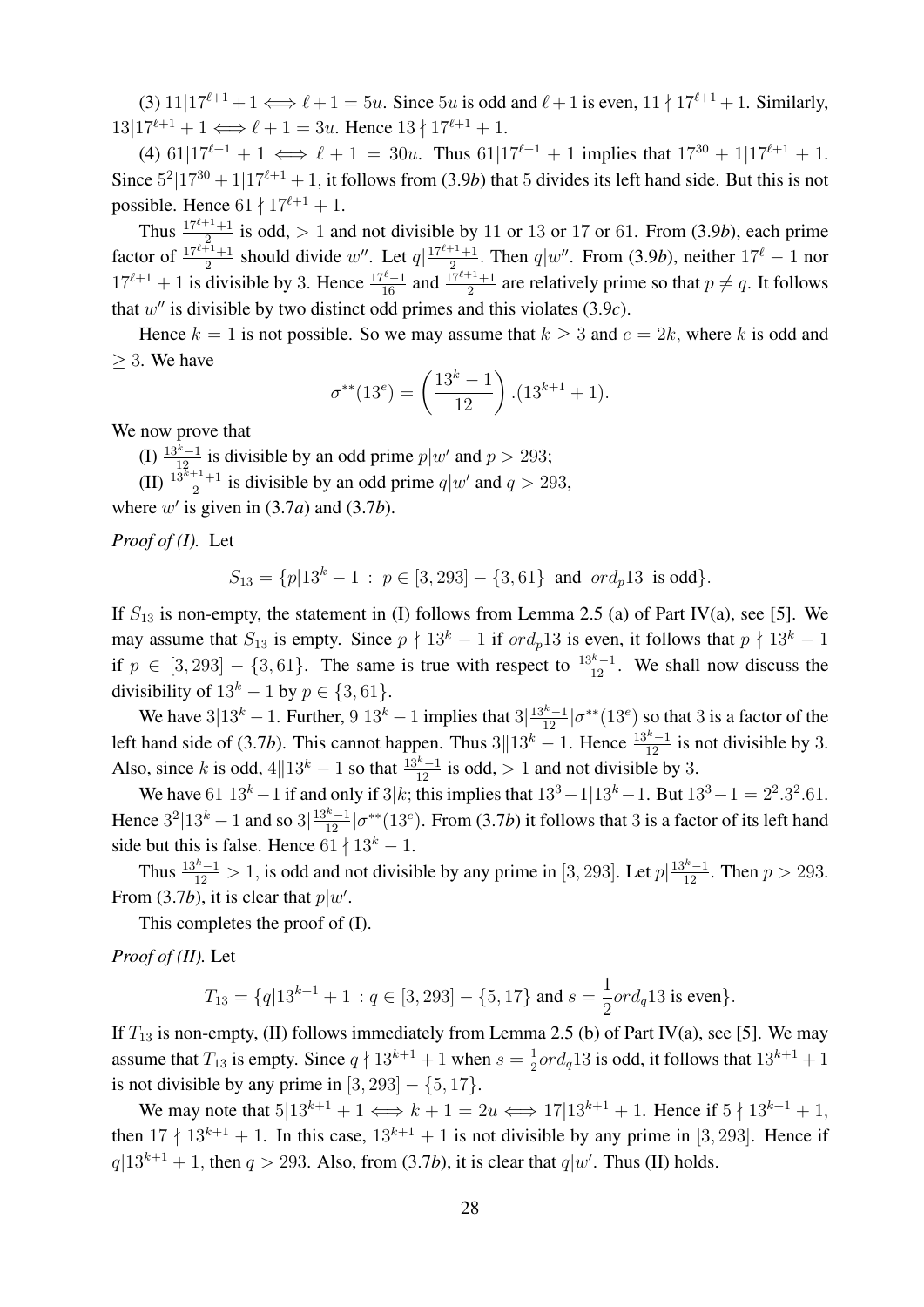We may assume that  $5|13^{k+1} + 1$ . Then also  $17|13^{k+1} + 1$ . We wish to prove that  $13^{k+1} + 1$ is not divisible by 5 and 17 alone. On the contrary, assume that this is not the case so that

$$
\frac{13^{k+1} + 1}{2} = 5^{\alpha}.17^{\beta}.
$$

If  $\alpha \geq 2$ , then  $5^2|13^{k+1} + 1|\sigma^{**}(13^e)$ . From (3.7*b*), it follows that  $5^2$  is a factor of its left hand side. But this cannot happen. Therefore  $\alpha = 1$ .

Similarly, if  $\beta \geq 2$ , then  $17^{2}|13^{k+1} + 1$ ; but this is equivalent to  $k + 1 = 34u$ . Consequently,  $13^{34} + 113^{k+1} + 1$  but

$$
1021\left|\frac{13^{34} + 1}{2}\right|\frac{13^{k+1} + 1}{2} = 5.17^{\beta},
$$

which is impossible. Hence  $\beta = 1$ . Thus  $\frac{13^{k+1}+1}{2} = 5.17$  so that  $k = 1$ . But  $k \ge 3$ , a contradiction.

It follows that  $\frac{13^{k+1}+1}{2}$  is divisible by an odd prime  $q' \notin \{5, 17\}$  and so  $q \notin [3, 293]$ . Thus  $q > 293$  and  $q \mid \frac{13^{k+1}+1}{2}$  $\frac{1}{2}$ . From (3.7*b*), it is clear that  $q|w'$ . Thus (II) holds.

Now, p and q are distinct factors of w' and  $p, q > 293$ . By (3.7*c*),  $w' = p^g \cdot q^h$ . From (3.7*a*), we have  $n = 2^8 \cdot 3 \cdot 5^2 \cdot 11^2 \cdot 13^e \cdot 61^f \cdot p^g \cdot q^h$ . Also, we may assume that  $p \geq 307$  and  $q \geq 311$ . Hence

$$
3=\frac{\sigma^{**}(n)}{n}\leq \frac{495}{256}\cdot \frac{4}{3}\cdot \frac{26}{25}\cdot \frac{122}{121}\cdot \frac{13}{12}\cdot \frac{61}{60}\cdot \frac{307}{306}\cdot \frac{311}{310}=2.99687138<3,
$$

a contradiction.

The proof of Lemma 3.2 is complete.

Note 3.1. Let  $n = 2^8 \cdot 3^2 \cdot 5^c \cdot 11^d \cdot v$ , where  $(v, 2 \cdot 3 \cdot 5 \cdot 11) = 1$ , be a bi-unitary triperfect number. Taking  $b = 2$  in (3.1*b*), we obtain after simplification

$$
27.3.5c-2.11d-1.v = \sigma^{**}(5c).\sigma^{**}(11d).\sigma^{**}(v).
$$
\n(3.10)

It is clear from (3.10) that  $c > 2$ .

**Note 3.2.** Since  $\sigma^{**}(5^2) = 26 = 2.13$ , taking  $c = 2$  in (3.10), we obtain

$$
2^{6}.3.11^{d-1}.v = 13.\sigma^{**}(11^d).\sigma^{**}(v). \tag{3.10'}
$$

From (3.10'),  $13|v$ . Let  $v = 13^e w$ , where  $(w, 2.3.5.11.13) = 1$ . Hence we have

$$
n = 28.32.52.11d.13e.w,
$$
\n(3.10*a*)

and from (3.10'), we obtain

$$
2^{6}.3.11^{d-1}.13^{e-1}.w = \sigma^{**}(11^d).\sigma^{**}(13^e).\sigma^{**}(w), \qquad (3.10b)
$$

where

w has at most four odd prime factors and is prime to 2.3.5.11.13. (3.10*c*)

**Lemma 3.3.** Let  $n = 2^8 \cdot 3^2 \cdot 5^2 \cdot 11 \cdot 13^e \cdot w$ , where  $(w, 2 \cdot 3 \cdot 5 \cdot 11 \cdot 13) = 1$ , be a bi-unitary triperfect *number. Then*  $e = 1$  *and*  $w = 7$  *so that*  $n = 2<sup>8</sup> \cdot 3<sup>2</sup> \cdot 5<sup>2</sup> \cdot 11 \cdot 13 \cdot 7 = 57657600$ .

 $\Box$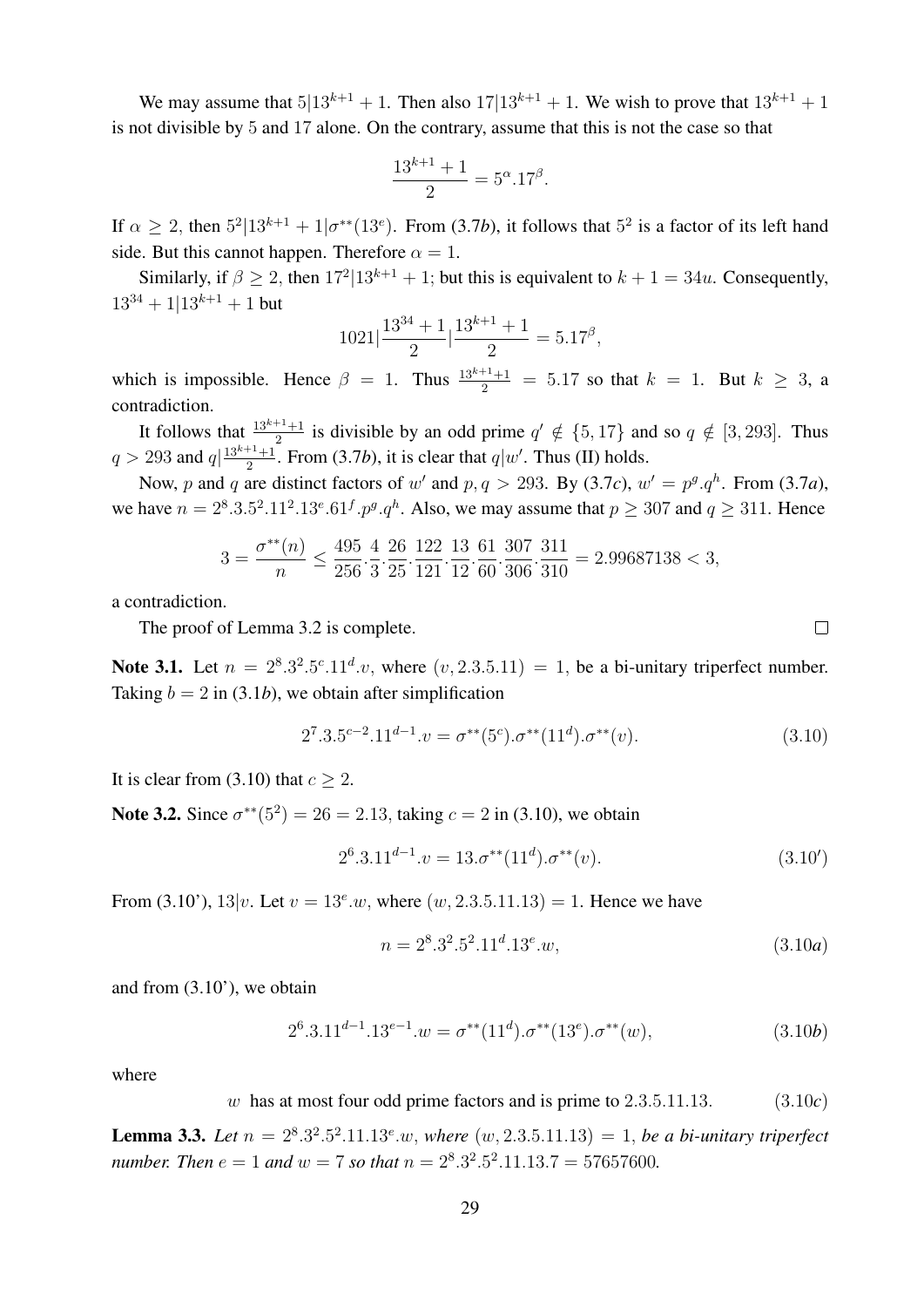*Proof.* Taking  $d = 1$  in (3.10*a*) and (3.10*b*), we get

$$
n = 28.32.52.11.13e.w
$$
\n(3.10*d*)

and

$$
24.13e-1.w = \sigma^{**}(13e).\sigma^{**}(w);
$$
\n(3.10e)

w has not more than three odd prime factors.

We distinguish the following cases:

*Case 1.* Let  $e = 1$ . Taking  $e = 1$  in (3.10*e*), we get

$$
2^3.w = 7.\sigma^{**}(w). \tag{3.10f}
$$

From (3.10*f*),  $7|w$ . Let  $w = 7^f w'$ , where  $(w', 2.3.5.11.13.7) = 1$ . Then from (3.10*d*) and (3.10*f*), we get

$$
n = 28.32.52.11.13.7f.w'
$$
 (3.10g)

and

$$
2^{3} \tcdot 7^{f-1} \tcdot w' = \sigma^{**}(7^f) \tcdot \sigma^{**}(w'). \tag{3.10h}
$$

Let  $f = 1$ . From (3.10*h*), we get  $w' = \sigma^{**}(w')$  after simplification and so  $w' = 1$ . Hence  $n = 2^8 \cdot 3^2 \cdot 5^2 \cdot 11 \cdot 13 \cdot 7 = 57657600$  is a bi-unitary triperfect number.

Let  $f \ge 2$ . If  $f = 2$ , since  $\sigma^{**}(7^2) = 50 = 2.5^2$ , from (3.10*h*)  $(f = 2)$ , we see that 5 divides its right hand side but 5 is not a factor of its left hand side. Hence  $f = 2$  is not admissible.

We may assume that  $f \geq 3$ . Then by Lemma 2.1,  $\frac{\sigma^{**}(7)}{7f}$  $\frac{\binom{*}{7}}{7^f} \geq \frac{2752}{2401}$ . From (3.10*g*), we obtain

$$
3 = \frac{\sigma^{**}(n)}{n} \ge \frac{495}{256} \cdot \frac{10}{9} \cdot \frac{26}{25} \cdot \frac{12}{11} \cdot \frac{14}{13} \cdot \frac{2752}{2401} = 3.008746356 > 3,
$$

a contradiction.

*Case 2.* Let  $e = 2$ . Since  $\sigma^{**}(13^2) = 170 = 2.5.17$ , taking  $e = 2$  in (3.10*e*), we see that 5 is a factor of its right hand side but it is not so with respect to its left hand side. Hence  $e = 2$  is not admissible.

*Case 3.* Let  $e \geq 3$ . We now prove that  $7 \nmid n$ . On the contrary, let  $7|n$  so that  $7|w$ . Let  $w = 7<sup>f</sup> w'$ , where w' is relatively prime to 2.3.5.11.13.7. From (3.10*d*) and (3.10*e*), we get

$$
n = 28.32.52.11.13e.7f.w'
$$
\n(3.11*a*)

and

$$
2^{4}.13^{e-1}.7^{f}.w' = \sigma^{**}(13^{e}).\sigma^{**}(7^{f})\sigma^{**}(w'), \qquad (3.11b)
$$

where

$$
w' \text{ has at most two odd prime factors and is prime to } 2.3.5.11.13.7. \tag{3.11c}
$$

Since  $e \ge 3$ , we have  $\frac{\sigma^{**}(13^e)}{13^e} \ge \frac{30772}{28561}$ . If  $f \ge 3$ , from (3.11*a*), we have

$$
3 = \frac{\sigma^{**}(n)}{n} \ge \frac{495}{256} \cdot \frac{10}{9} \cdot \frac{26}{25} \cdot \frac{12}{11} \cdot \frac{30772}{28561} \cdot \frac{2752}{2401} = 3.010115825 > 3,
$$

a contradiction. Hence  $f = 1$  or  $f = 2$ .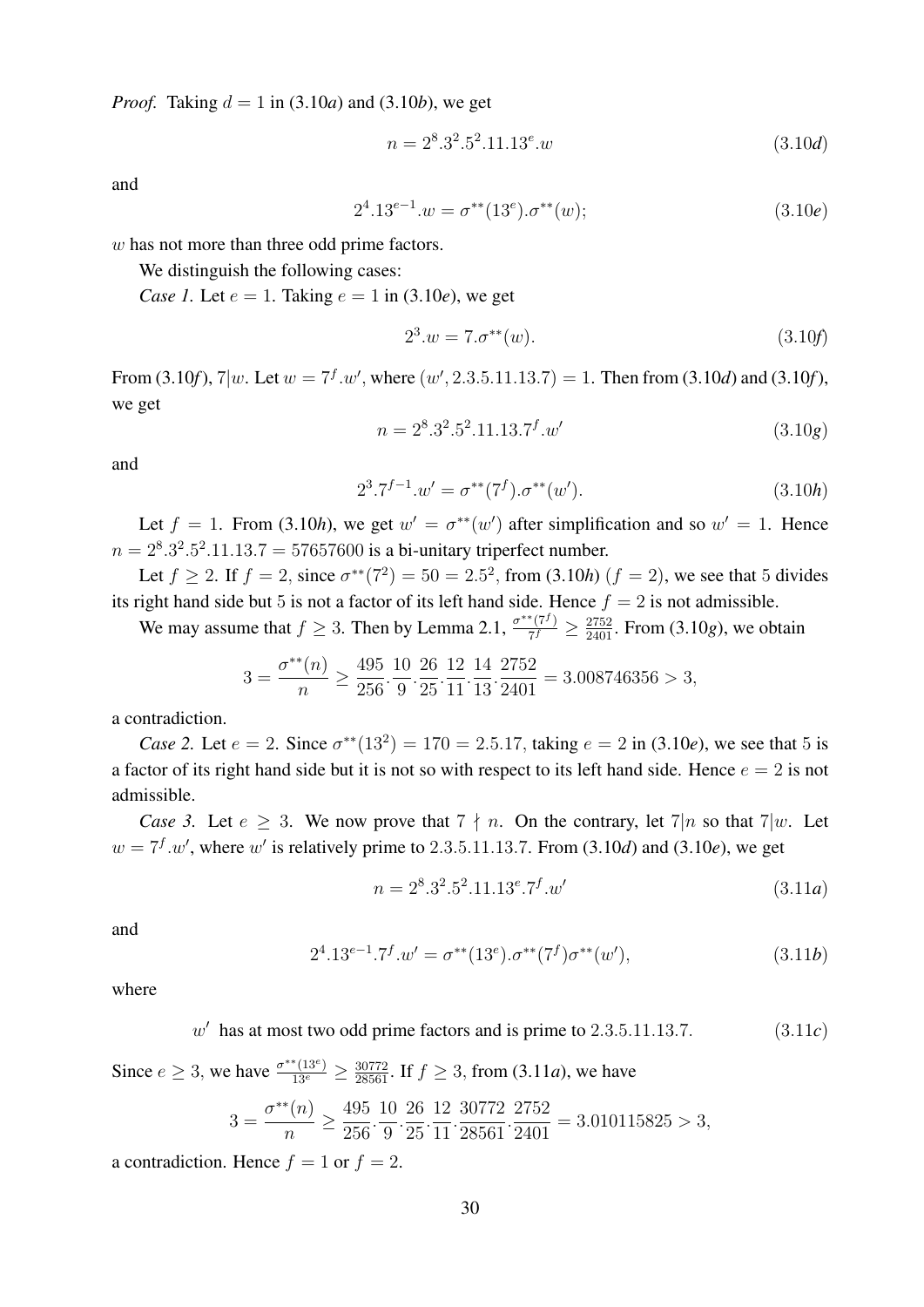If  $f = 1$ , again from (3.11*a*)  $(f = 1)$ , we have

$$
3 = \frac{\sigma^{**}(n)}{n} \ge \frac{495}{256} \cdot \frac{10}{9} \cdot \frac{26}{25} \cdot \frac{12}{11} \cdot \frac{30772}{28561} \cdot \frac{8}{7} = 3.001365498 > 3,
$$

a contradiction.

Let  $f = 2$ . Since  $\sigma^{**}(7^2) = 50 = 2.5^2$ , taking  $f = 2$  in (3.11*b*), we see that 5 divides its right hand side whereas its left hand side is not divisible by 5, a contradiction.

Hence  $7 \nmid n$ . We now prove that  $s \nmid n$ , where  $s \in \{17, 19, 23, 29\}$ . On the contrary, we assume that  $s|n$  so that  $s|w$ . Let  $w = s<sup>f</sup> \cdot w'$ . From (3.10*d*) and (3.10*e*), we obtain

$$
n = 28.32.52.11.13e.sf.w', \quad (e \ge 3)
$$
\n(3.12a)

and

$$
2^{4}.13^{e-1}.s^{f}.w' = \sigma^{**}(13^{e}).\sigma^{**}(s^{f}).\sigma^{**}(w'),
$$
\n(3.12b)

where

 $w'$  has at most two odd prime factors and is prime to  $2.3.5.11.13.s.7.$  (3.12*c*)

We will obtain a contradiction by examining the factors of  $\sigma^{**}(13^e)$ .

If e is odd or  $4|e$ , we have  $7|\sigma^{**}(13e)$ . In these cases, from (3.12*b*), it follows that  $7|n$ . But we proved that  $7 \nmid n$ . Hence we may assume that  $e = 2k$  and k is odd; also, since  $e \geq 3$ , clearly,  $k \geq 3$ . We have

$$
\sigma^{**}(13^e) = \left(\frac{13^k - 1}{12}\right)(13^{k+1} + 1) \quad (k \ge 3, k \text{ odd}).
$$

We now prove that

(I)  $\frac{13^{k}-1}{12}$  is divisible by an odd prime  $p > 29$  and  $p|w'$ ,

(II)  $\frac{13^{k+1}+1}{2}$  is divisible by an odd prime  $q > 29$  and  $q|w'$ ,

(III)  $p$  and  $q$  are distinct primes.

By replacing the interval  $[3, 293]$  by the interval  $[3, 29]$  in Lemma 2.5 of Part IV(a), see [5], we arrive at the following:

**Result 3.1.** Given that k is odd and  $\geq 3$ . Let  $p \neq 13$ . Then we have:

(a) If  $p \in [3, 29] - \{3\}$ ,  $r = \text{ord}_p 13$  is odd and  $p|13^k - 1$ , then we can find an odd prime  $p' > 29$ .

(b) If  $q \in [3, 29] - \{5, 17\}, s = \frac{1}{2}$  $\frac{1}{2}$ ord<sub>q</sub>13 is even and  $q$ |13<sup>k+1</sup> + 1, then we can find an odd prime  $q' \big| \frac{13^{k+1}+1}{2}$  $\frac{q+1}{2}$  and  $q' > 29$ .

*Proof of (I).* Let

$$
S_{13} = \{p|13^k - 1 : p \in [3, 29] - \{3\} \text{ and } ord_p 13 \text{ is odd}\}.
$$

If  $S_{13}$  is non-empty, the statement in (I) follows from Result 3.1(a) stated above. We may assume that  $S_{13}$  is empty. Since  $p \nmid 13^k - 1$  if  $\text{ord}_p13$  is odd, it follows that  $13^k - 1$  is not divisible by any prime  $p \in [3, 29]$ , except for possibly 3. This is true with respect to  $\frac{13^k - 1}{12}$ . Also, 3|13<sup>k</sup> – 1 but  $9 \nmid 13<sup>k</sup> - 1$ , since 3 is not a factor of the left hand side of (3.12*b*). Hence  $\frac{13<sup>k</sup> - 1}{12}$  is odd, > 1 and not divisible by any prime in [3, 29]. If  $p\left|\frac{13^{k}-1}{12}, p > 29$ . Also, from (3.12*b*),  $p|w'$ . This proves (I).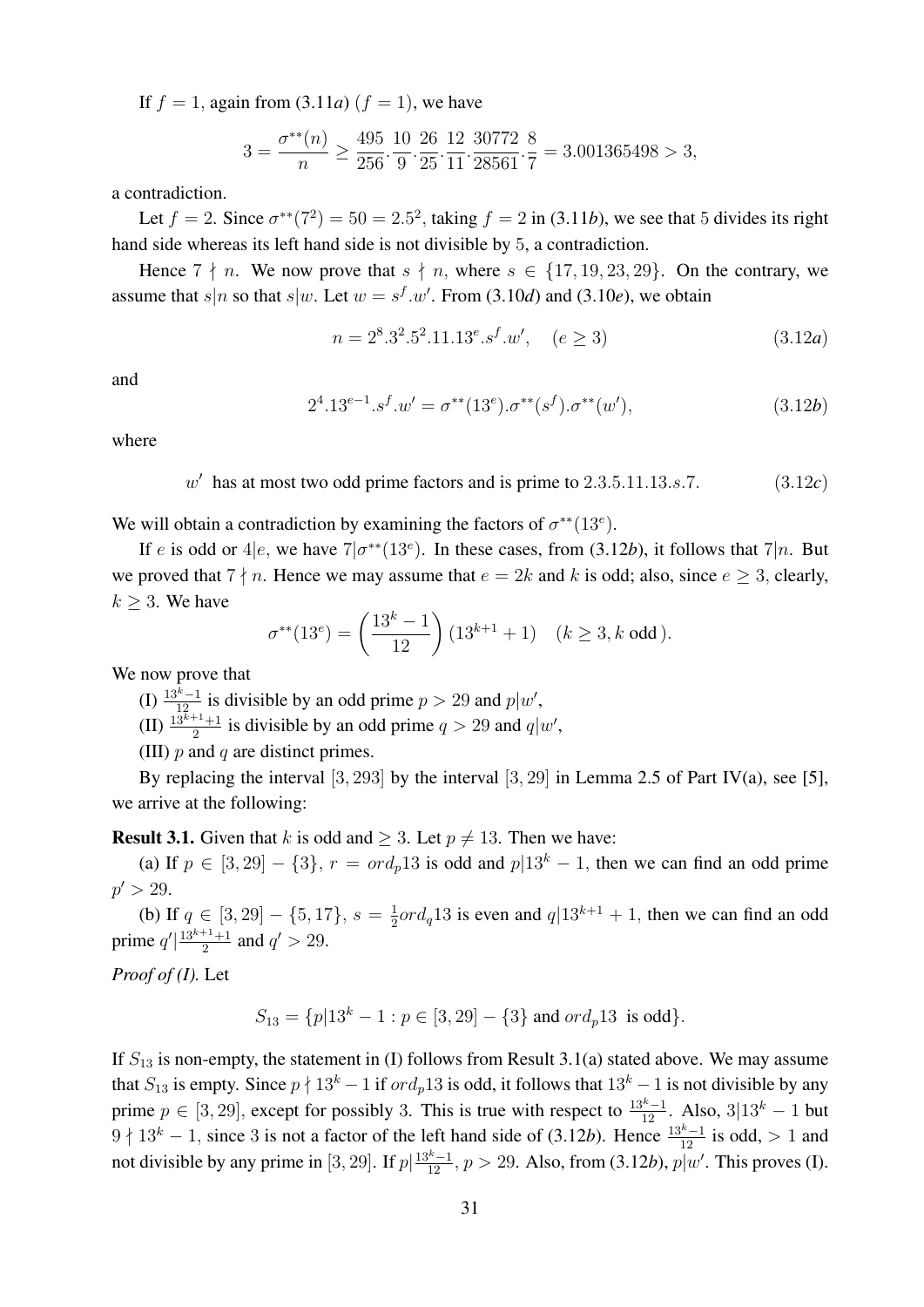*Proof of (II).* Let

$$
T_{13} = \{q|13^{k+1} + 1 : q \in [3, 29] - \{5, 17\} \text{ and } s = \frac{1}{2}ord_q 13 \text{ is even}\}.
$$

If  $T_{13}$  is non-empty, (II) follows immediately from Result 3.1(b). We may assume that  $T_{13}$  is empty. Since  $q \nmid 13^{k+1} + 1$  when  $s = \frac{1}{2}$  $\frac{1}{2}ord_q 13$  is odd, it follows that  $13^{k+1} + 1$  is not divisible by any prime in [3, 29] – {5, 17}. We may note that  $5|13^{k+1} + 1 \Longleftrightarrow k+1 = 2u \Longleftrightarrow 17|13^{k+1} + 1$ . We may note that 5 is not a factor of the left hand side of  $(3.12b)$ . Hence  $5 \nmid 13^{k+1} + 1$  and so  $17 \nmid 13^{k+1} + 1$ . It follows that  $\frac{13^{k+1}+1}{2}$  is odd, > 1 and not divisible by any prime in [3, 29]. If  $q\left|\frac{13^{k+1}+1}{2}\right|$  $\frac{q+1}{2}$ , then  $q > 29$  and  $q|w'$  from (3.12*b*). This proves (II).

*Proof of (III).* It is easy to see that  $\frac{13^{k}-1}{12}$  and  $\frac{13^{k+1}+1}{2}$  are relatively prime. Hence p and q in (I) and (II) are distinct odd primes. This proves (II).

From (3.12*a*), (3.12*c*), (I) and (II), we have  $n = 2^8 \cdot 3^2 \cdot 5^2 \cdot 11 \cdot 13^e \cdot 5^f \cdot p^g \cdot q^h$ , where we can assume that  $p \ge 31$  and  $q \ge 37$ . Also,  $s \ge 17$ . Hence

$$
3=\frac{\sigma^{**}(n)}{n}<\frac{495}{256}\cdot\frac{10}{9}\cdot\frac{26}{25}\cdot\frac{12}{11}\cdot\frac{17}{16}\cdot\frac{31}{30}\cdot\frac{37}{36}=2.979719148<3,
$$

a contradiction.

This proves that *n* is not divisible by 17 or 19 or 23 or 29.

Consider now the factor  $\sigma^{**}(13^e)$  in the equation (3.10*e*). Since  $7 \nmid n, e$  can neither be odd nor 4|e. We can assume that  $e = 2k$ , where k is odd and  $k \ge 3$ . Using Result 3.1, it is not difficult to show that  $\frac{13^{k}-1}{12}$  and  $\frac{13^{k+1}+1}{2}$  are respectively divisible by two distinct odd primes p and q respectively and  $p, q > 29$  and both these primes are factors of w in (3.10*e*). We may assume that  $p \geq 31$  and  $q \geq 37$ . In (3.10*e*), w has not more than three odd prime factors. Assuming that w has three odd prime factors, since  $n$  is not divisible by 17 or 19 or 23 or 29, we may assume that the possible third prime factor of w, say  $r \geq 41$ . From (3.10*d*), we have  $n = 2^8 \cdot 3^2 \cdot 5^2 \cdot 11 \cdot 13^e \cdot p^f \cdot q^g \cdot r^h$ , so that

$$
3=\frac{\sigma^{**}(n)}{n}<\frac{495}{256}\cdot\frac{10}{9}\cdot\frac{26}{25}\cdot\frac{12}{11}\cdot\frac{13}{26}\cdot\frac{31}{30}\cdot\frac{37}{36}\cdot\frac{41}{40}=2.87455259<3,
$$

a contradiction.

The proof of Lemma 3.3 is complete.

**Lemma 3.4.** *Let*  $n = 2^8 \cdot 3^2 \cdot 5^2 \cdot 11^d \cdot 13^e \cdot w$ , *where*  $(w, 2 \cdot 3 \cdot 5 \cdot 11 \cdot 13) = 1$ , *be as in (3.10a), satisfying (3.10b)* and *(3.10c)* with  $d > 2$ . Then *n* cannot be a bi-unitary triperfect number.

*Proof.* We first show that  $7 \nmid n$ . On the contrary suppose that  $7 \mid n$ . Hence  $7 \mid w$  and let  $w = 7^f \cdot w'$ . From (3.10*a*), (3.10*b*) and (3.10*c*), we get

$$
n = 28.32.52.11d.13e.7f.w' \quad (d \ge 2)
$$
\n(3.13a)

and

$$
2^{6}.3.11^{d-1}.13^{e-1}.7^{f}.w' = \sigma^{**}(11^d).\sigma^{**}(13^e).\sigma^{**}(7^f).\sigma^{**}(w'),\tag{3.13b}
$$

where

 $w'$  has at most three odd prime factors and  $(w', 2.3.5.11.13.7) = 1.$  (3.13*c*)

As 5 cannot be a factor of the left hand side of (3.13*b*), we can assume that  $e \neq 2$  and  $f \neq 2$ .

 $\Box$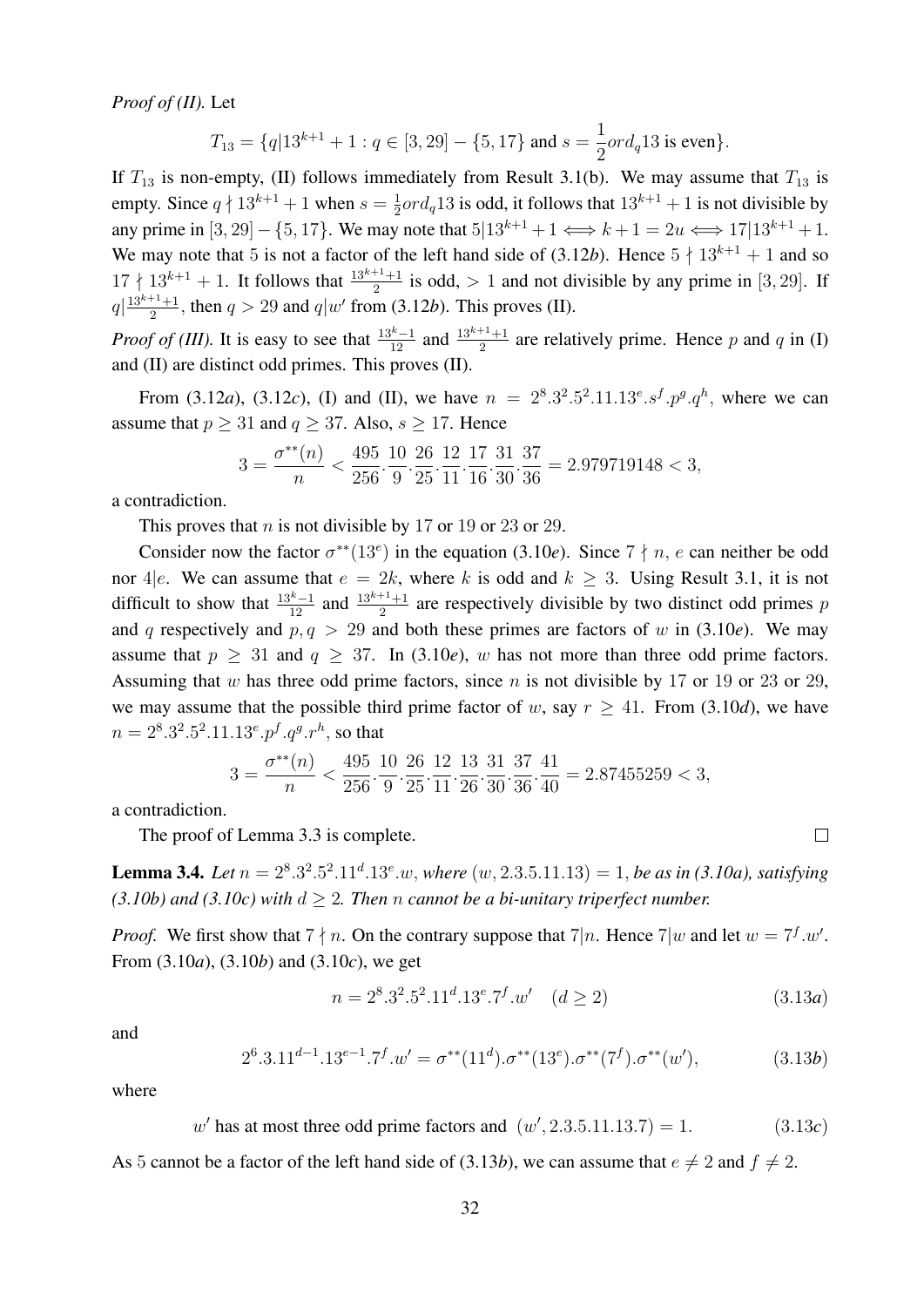By Lemma 2.1, for  $d \geq 3$ ,  $\frac{\sigma^{**}(11^d)}{11^d} \geq \frac{15984}{14641}$ ; for  $e \geq 3$ ,  $\frac{\sigma^{**}(13^e)}{13^e} \geq \frac{30772}{28561}$ ; and for  $f \geq 3$ ,  $\sigma^{**}(7^f)$  $\frac{\pi^{(7)}}{7^f} \geq \frac{2752}{2401}$ . From (3.13*a*), if  $d \geq 3$ ,  $e \geq 3$ , and  $f \geq 3$ , we have

$$
3 = \frac{\sigma^{**}(n)}{n} \ge \frac{495}{256} \cdot \frac{10}{9} \cdot \frac{26}{25} \cdot \frac{15984}{14641} \cdot \frac{30772}{28561} \cdot \frac{2752}{2401} = 3.01237738 > 3,
$$

a contradiction. Thus  $d > 3$ ,  $e > 3$ , and  $f > 3$  cannot hold simultaneously. Recalling that  $d > 2$ ,  $e \neq 2$  and  $f \neq 2$ , the following cases arise:

- (i)  $d = 2$ ;  $e > 3$ ;  $f > 3$  (ii)  $d > 3$ ;  $e = 1$ ;  $f > 3$  (iii)  $d > 3$ ;  $e > 3$ ;  $f = 1$
- (iv)  $d = 2$ ;  $e = 1$ ;  $f \ge 3$  (v)  $d = 2$ ;  $e \ge 3$ ;  $f = 1$  (vi)  $d \ge 3$ ;  $e = 1$ ;  $f = 1$

(vii) 
$$
d = 2
$$
;  $e = 1$ ;  $f = 1$ .

In each of the above seven cases we obtain a contradiction. First we dispose off the cases (ii),  $(iii)$ ,  $(v)$ ,  $(vi)$  and  $(vii)$ .

(ii) Let  $d \ge 3$ ,  $e = 1$  and  $f \ge 3$ . From (3.13*a*)  $(e = 1)$ , we have

$$
3 = \frac{\sigma^{**}(n)}{n} \ge \frac{495}{256} \cdot \frac{10}{9} \cdot \frac{26}{25} \cdot \frac{15984}{14641} \cdot \frac{14}{13} \cdot \frac{2752}{2401} = 3.011006871 > 3,
$$

a contradiction.

(iii) Let  $d \ge 3$ ,  $e \ge 3$  and  $f = 1$ . From (3.13*a*)  $(f = 1)$ , we have

$$
3 = \frac{\sigma^{**}(n)}{n} \ge \frac{495}{256} \cdot \frac{10}{9} \cdot \frac{26}{25} \cdot \frac{15984}{14641} \cdot \frac{30772}{28561} \cdot \frac{8}{7} = 3.003620469 > 3,
$$

a contradiction.

(v), (vii) We can bring (v) and (vii) under the case  $d = 2$ ,  $f = 1$ . Taking  $d = 2$  and  $f = 1$ in (3.13*a*), we get  $n = 2^8 \cdot 3^2 \cdot 5^2 \cdot 11^2 \cdot 13^e \cdot 7 \cdot w'$ . Since  $\sigma^{**}(7) = 8$ , taking  $f = 1$  in (3.13*b*), we see that  $w' = 1$  or  $w' = p^{\alpha}$ , where p is an odd prime  $\geq 17$ . Hence we have

$$
3 = \frac{\sigma^{**}(n)}{n} < \frac{495}{256} \cdot \frac{10}{9} \cdot \frac{26}{25} \cdot \frac{122}{121} \cdot \frac{13}{12} \cdot \frac{8}{7} \cdot \frac{17}{16} = 2.963558577 < 3,
$$

a contradiction.

(vi) Let 
$$
d \ge 3
$$
,  $e = 1$  and  $f = 1$ . Hence from (3.13*a*) ( $e = 1$ ,  $f = 1$ ), we obtain

$$
3 = \frac{\sigma^{**}(n)}{n} \ge \frac{495}{256} \cdot \frac{10}{9} \cdot \frac{26}{25} \cdot \frac{15984}{14641} \cdot \frac{14}{13} \cdot \frac{8}{7} = 3.002253944 > 3,
$$

a contradiction.

(i), (iv) We cover the cases (i) and (iv) under the case  $d = 2$  and  $f \ge 3$ . Let  $d = 2$  and  $f \ge 3$ . Since  $\sigma^{**}(11^2) = 122 = 2.61$ , taking  $d = 2$  in (3.13*b*), we obtain

$$
2^5 \cdot 3.11 \cdot 13^{e-1} \cdot 7^f \cdot w' = 61 \cdot \sigma^{**}(13^e) \cdot \sigma^{**}(7^f) \cdot \sigma^{**}(w'). \tag{3.13d}
$$

Hence  $61|w'$  and let  $w' = 61^g w''$ . Hence from  $(3.13a)$  and  $(3.13d)$ , we get

$$
n = 28.32.52.112.13e.7f.61g.w'' \quad (f \ge 3)
$$
 (3.14a)

and

$$
2^5 \cdot 3.11 \cdot 13^{e-1} \cdot 7^f \cdot 61^{g-1} \cdot w'' = \sigma^{**}(13^e) \cdot \sigma^{**}(7^f) \cdot \sigma^{**}(61^g) \cdot \sigma^{**}(w''),\tag{3.14b}
$$

where

 $w''$  has at most two odd prime factors and  $(w'', 2.3.5.11.13.7.61) = 1.$  (3.14*c*)

By examining the factors of  $\sigma^{**}(7^f)$  we will obtain a contradiction.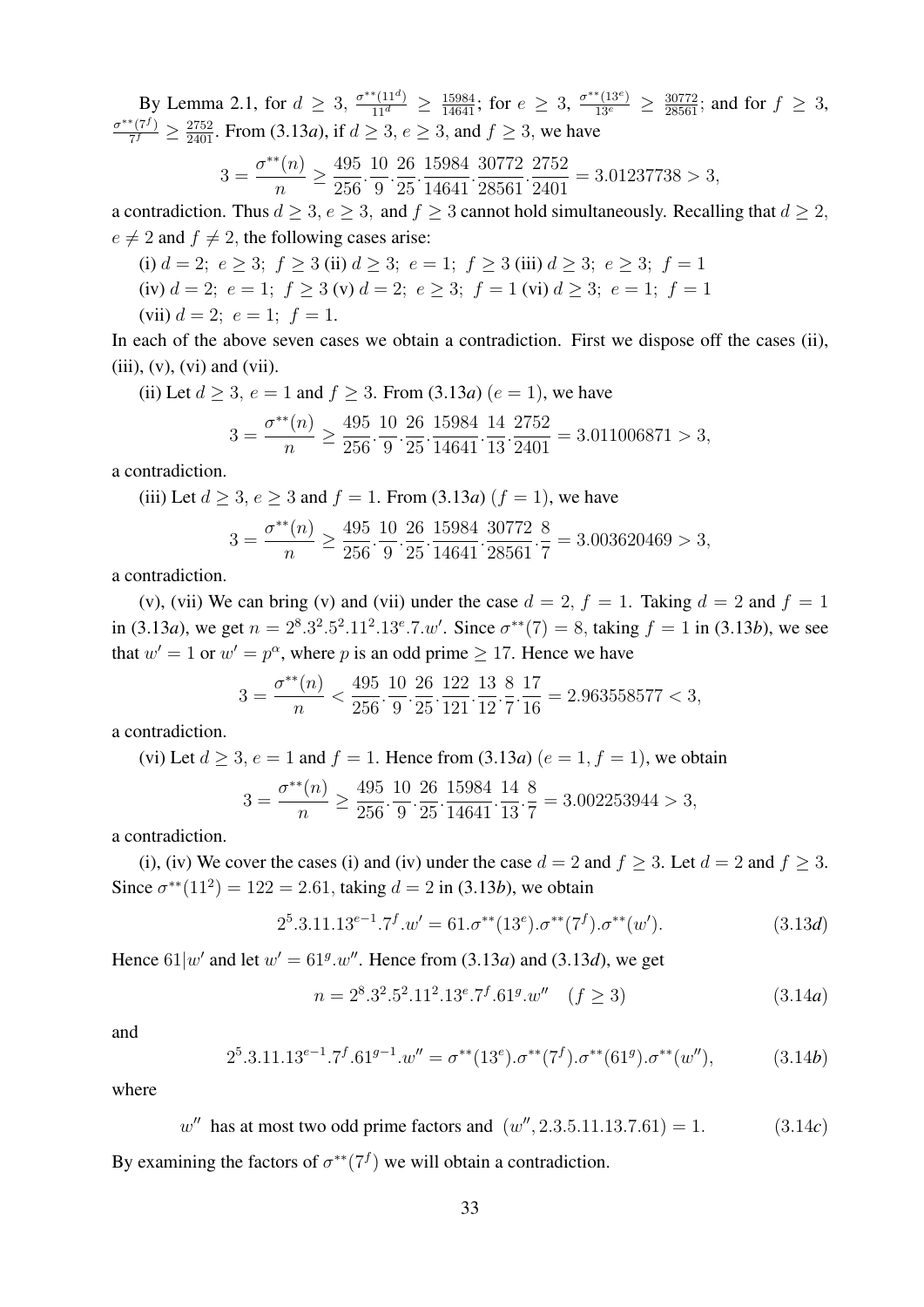If f is odd or  $4|f$ , then  $8|\sigma^{**}(7^f)$ . From (3.14*b*), it follows that  $w'' = 1$ . Hence  $n =$  $2^8.3^2.5^2.11^2.13^e.7^f.61^g$ , and so

$$
3=\frac{\sigma^{**}(n)}{n}<\frac{495}{256}\cdot\frac{10}{9}\cdot\frac{26}{25}\cdot\frac{122}{121}\cdot\frac{13}{12}\cdot\frac{7}{6}\cdot\frac{61}{60}=2.89479627<3,
$$

a contradiction.

We may assume that  $f = 2k$  and k is odd. Since  $f \ge 3$ , we have  $k \ge 3$ . We claim that (when k is odd and  $>$  3)

 $\frac{7^k-1}{6}$  $\frac{(-1)}{6}$  is divisible by a prime  $p' > 71$  and  $p'|w''$ ,

(II)  $7^{k+1} + 1$  is divisible by a prime  $q' > 71$  and  $q'|w''$ ,

(III) the primes  $p'$  and  $q'$  are distinct.

By replacing the intervals  $[3, 2520]$  and  $[3, 1193]$  in Lemma 2.4 (a) and (b) of Part IV(a) (see [5]) by the interval [3, 71], we arrive at the following.

**Result 3.2.** Given that k is odd and  $> 3$ . Let  $p \neq 7$ . Then we have:

(a) If  $p \in [3, 71] - \{3, 19, 37\}$ ,  $\text{ord}_p 7$  is odd and  $p | 7^k - 1$ , then we can find an odd prime  $p'|7^k - 1$  and  $p' > 71$ .

(b) If  $q \in [3, 71] - \{5, 13\}, \frac{1}{2}$  $\frac{1}{2}$ ord<sub>p</sub>7 is even and  $q$ | $7^{k+1}$  + 1, then we can find an odd prime  $q'$ |7<sup>k+1</sup> + 1 and  $q' > 71$ .

*Proof of (I).* Let

 $S_7 = \{p|7^k - 1 : p \in [3, 71] - \{3, 19, 37\} \text{ and } ord_p 7 \text{ is odd}\}.$ 

If  $S_7$  is non-empty, by Result 3.2(a), the statement in (I) follows immediately. We may assume that  $S_7$  is empty. Since  $p \nmid 7^k - 1$  when  $\partial^2 p^2$  is even, it follows that  $p \nmid 7^k - 1$  for any  $p \in [3, 71] - \{3, 19, 37\}$ . We shall examine the divisibility of  $7^k - 1$  by  $p \in \{3, 19, 37\}$ .

First we dispose of the case when  $p = 37$ . We have  $37|7^k - 1 \iff 9|k$ . Hence  $37|7^k - 1$ implies that  $7^9 - 17^k - 1$ . Also,  $7^9 - 1 = 2.3^3 \cdot 19.37 \cdot 1063$ . Hence  $\frac{7^k - 1}{6}$  $\frac{c-1}{6}$  | $\sigma^{**}(7^f)$  is divisible by 19, 37 and 1063. From  $(3.14b)$ , it follows that  $w''$  is divisible by these three prime factors. This contradicts (3.14*c*). Thus  $37 \nmid 7^k - 1$ .

Clearly, 3| $7^k - 1$ . We show that  $27 \nmid 7^k - 1$ . If  $27 \mid 7^k - 1$ , then  $9 \mid \frac{7^k - 1}{6}$  $\frac{a-1}{6}$  | $\sigma^{**}(7^f)$ . From (3.14*b*), it follows that 3|w''. But this is not the case. Hence  $27 \nmid 7^k - 1$ . Further  $9|7^k - 1 \iff 3|k \iff$  $19|7^k - 1$ . Thus if  $9 \nmid 7^k - 1$ , then  $19 \nmid 7^k - 1$  and  $3||7^k - 1$ .

Thus if  $9 \nmid 7^k - 1$ , then it follows that  $\frac{7^k - 1}{6}$  $\frac{6}{6}$  is divisible by none of the primes in [3, 71]. If  $p' \big| \frac{7^k - 1}{6}$  $\frac{(-1)}{6}$ , then  $p' > 71$  and from (3.14*b*),  $p'|w''$ . This proves (I) in this case.

We may assume that  $9|7^k - 1$  and so  $9||7^k - 1$ . Then  $19|7^k - 1$ . Consider  $\frac{7^k - 1}{18}$ . This is not divisible by any prime in [3, 71] except for 19. We show that  $\frac{7^k-1}{18}$  is not divisible by 19 alone. On the other hand, let  $\frac{7^k-1}{18} = 19^\alpha$  for some positive integer  $\alpha$ . If  $\alpha \ge 2$ , then  $19^2 | 7^k - 1$ ; but this is equivalent to 57|k and this implies that  $7^{57} - 1/7^k - 1$ . But  $419\frac{7^{57}-1}{18}$ 18  $\frac{7^k-1}{18} = 19^\alpha$ . This is impossible. Hence  $\alpha = 1$  and so  $\frac{7k-1}{18} = 19$  or  $k = 3$ . Hence  $f = 2k = 6$ . We show that  $f = 6$  is not admissible.

Let  $f = 6$ . We have  $\sigma^{**}(7^6) = 2.3.19.1201$ . Taking  $f = 6$  in (3.14*b*), we get

$$
2^4.11.13^{e-1} \cdot 7^6.61^{g-1} \cdot w'' = 19.1201 \cdot \sigma^{**}(13^e) \cdot \sigma^{**}(61^g) \cdot \sigma^{**}(w''). \tag{3.14d}
$$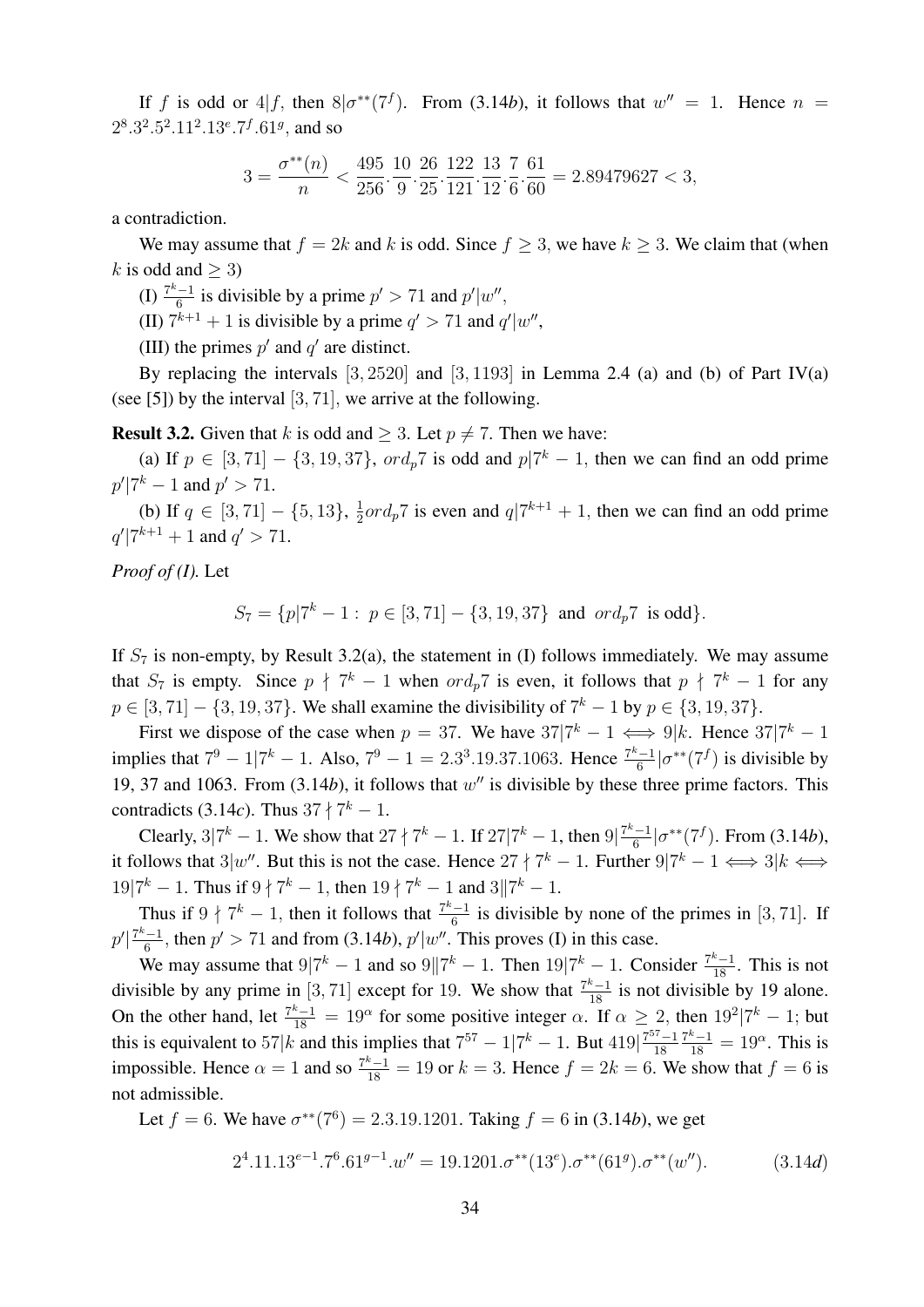From (3.14*b*), w'' is divisible by 19 and 1201. By (3.14*c*), we have  $w'' = 19<sup>h</sup>.(1201)<sup>i</sup>$ . Hence from  $(3.14a)$  ( $f = 6$ ) and  $(3.14d)$ , we get

$$
n = 28.32.52.112.13e.76.61g.19h.(1201)i
$$
 (3.15a)

and

$$
2^4.11.13^{e-1} \cdot 7^6.61^{g-1} \cdot 19^{h-1} \cdot (1201)^{i-1} = \sigma^{**}(13^e) \cdot \sigma^{**}(61^g) \cdot \sigma^{**}(19^h) \cdot \sigma^{**}((1201)^i). \tag{3.15b}
$$

We obtain a contradiction by examining the factors of  $\sigma^{**}(19^h)$ .

If h is odd or  $4|h$ , then  $5|\sigma^{**}(19h)$ . From (3.15*b*), it follows that 5 should divide its left hand side and this is not possible. We may assume that  $h = 2\ell$ , where  $\ell$  is odd. We have

$$
\sigma^{**}(19^h) = \left(\frac{19^{\ell} - 1}{18}\right) \cdot (19^{\ell+1} + 1).
$$

If  $\ell = 1$ , then  $h = 2$  and  $\sigma^{**}(19^2) = 362 = 2.181$ . Taking  $h = 2$  in (3.15*b*), we see that 181 is a factor of its left hand side. But this is not so. Hence  $\ell > 3$ .

We prove that  $\frac{19^{\ell}-1}{18}$  | $\sigma^{**}(19^h)$  is not divisible by any of the primes 7, 11, 13, 61 and 1201. This leads to a contradiction in view of (3.15*b*).

We note that

- (a)  $11|19^t 1 \Longleftrightarrow 10|t;$  (b)  $13|19^t 1 \Longleftrightarrow 12|t;$  (c)  $7|19^t 1 \Longleftrightarrow 6|t;$
- (d)  $61|19^t 1 \Longleftrightarrow 30|t$ ; and (e)  $1201|19^t 1 \Longleftrightarrow 200|t$ .

Thus in order that  $19<sup>t</sup> - 1$  is divisible by any one of the primes 7, 11, 13, 61 and 1201, t must be even. Since  $\ell$  is odd,  $19^{\ell} - 1$  is divisible by none of the primes 7, 11, 13, 61 and 1201; trivially  $19^\ell - 1$  is not divisible by 19. Also,  $2||19^\ell - 1$ , since  $\ell$  is odd;  $27|19^\ell - 1 \Longleftrightarrow 3|\ell$ ; this implies that  $19^3 - 1/19^{\ell} - 1$ . But  $19^3 - 1 = 2.3^3.127$ . Hence  $3\left|\frac{19^3 - 1}{8}\right|$  $\frac{3-1}{8}$  $\left|\frac{19^{\ell}-1}{18}\right| \sigma^{**}(19^h)$ . From (3.15*b*), it follows that 3 is a factor of its left hand side. But this is not the case. Hence  $27 \nmid 19^\ell - 1$ . As  $9|19^\ell - 1$ , it follows that  $9||19^\ell - 1$ .

Thus  $\frac{19^{\ell}-1}{18} > 1$ , odd and not divisible by 7, 11, 13, 19, 61 and 1201. Since  $\frac{19^{\ell}-1}{18}$  is a factor of  $\sigma^{**}(19^h)$ , from (3.15*b*), this should not happen.

Hence  $f = 6$  is not admissible. Thus  $\frac{7k-1}{18}$  is divisible by an odd prime, say  $p' \neq 19$  and  $p' \notin [3, 71]$ . Clearly from (3.14*b*),  $p'|w''$ . Thus  $p'| \frac{7^k-1}{18} | \frac{7^k-1}{6}$  $\frac{n-1}{6}$ ,  $p'|w''$  and  $p' > 71$ . This proves (I). *Proof of (II).* Let

$$
T_7 = \{q|7^{k+1} + 1: q \in [3, 71] - \{5, 13\} \text{ and } s = \frac{1}{2} \text{ord}_q 7 \text{ is even} \}.
$$

By the statement in Result 3.2(b), if  $T_7$  is non-empty then (II) holds. We may assume that  $T_7$  is empty. Since  $q \nmid 7^{k+1} + 1$  if  $s = \frac{1}{2}$  $\frac{1}{2}$ ord<sub>q</sub>7 is even, it follows that  $7^{k+1} + 1$  is not divisible by any prime in [3, 71]  $-$  {5, 13}.

We now examine the divisibility of  $7^{k+1} + 1$  by 5 and 13.

Since  $7^{k+1} + 1/\sigma^{*}(7^f)$  and 5 is not a factor of the left hand side of (3.14*b*), it follows that  $5 \nmid 7^{k+1} + 1$ . Also,  $13|7^{k+1} + 1 \Longleftrightarrow k+1 = 6u$ . Hence if  $13|7^{k+1} + 1$ , then  $5|7^6 + 1|7^{k+1} + 1$ . We just proved that  $5 \nmid 7^{k+1} + 1$ . Hence  $13 \nmid 7^{k+1} + 1$ .

Thus  $7^{k+1} + 1$  is not divisible by any prime in [3, 71]. Since  $\frac{7^{k+1}+1}{2}$  $\frac{1}{2}$  is odd,  $> 1$  and not divisible by any prime in [3, 71], we have if  $q' \frac{7^{k+1}+1}{2}$  $\frac{q^{1}+1}{2}$ , then  $q' > 71$  and  $q'|w''$ . This proves (II).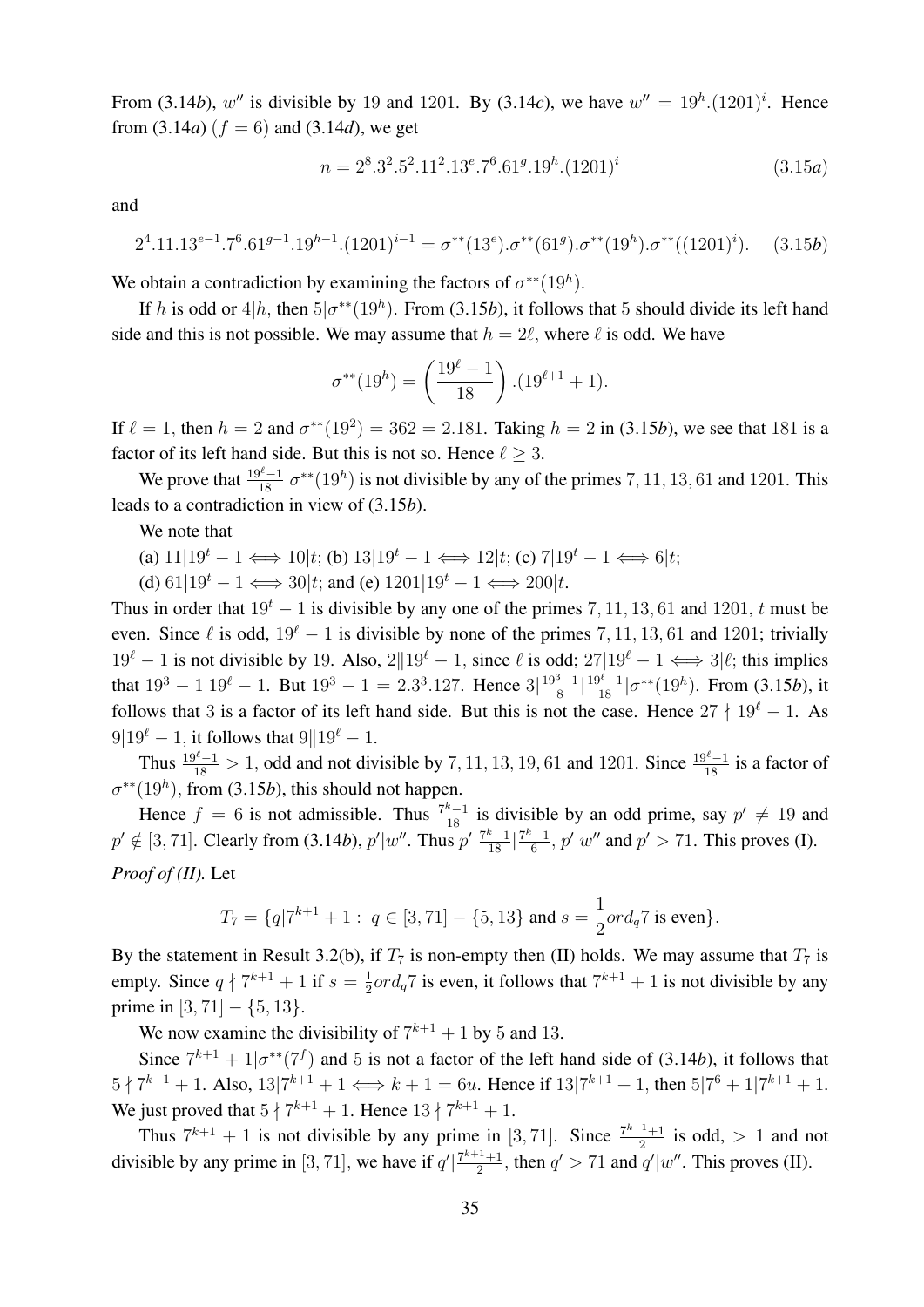*Proof of (III).* Since  $\frac{7^k-1}{6}$  $\frac{f-1}{6}$  and  $7^{k+1} + 1$  are relatively prime,  $p'$  and  $q'$  are distinct. Thus (III) holds.

We can assume that  $p' \ge 73$  and  $q' \ge 79$  in (I) and (II). From (3.14*c*),  $w'' = (p')^h (q')^i$ . Hence from (3.14*a*),

$$
n = 28.32.52.112.13e.7f.61g. (p')h. (q')i.
$$

Hence we have

$$
3=\frac{\sigma^{**}(n)}{n}<\frac{495}{256}\cdot\frac{10}{9}\cdot\frac{26}{25}\cdot\frac{122}{121}\cdot\frac{13}{12}\cdot\frac{7}{6}\cdot\frac{61}{60}\cdot\frac{73}{72}\cdot\frac{79}{78}=2.972630002<3,
$$

a contradiction.

Thus the case  $f > 3$  and  $d = 2$  is not possible.

The proof that  $7 \nmid n$  is complete.

To complete the proof of Lemma 3.4, we require the following modification of Lemma 2.5 of Part IV(a) [5], which can be proved easily proceeding in the same way as in [5] :

**Result 3.3.** Let k be odd and  $k > 3$ . Let  $p \neq 13$ .

(a) If  $p \in [3, 443] - \{3, 61\}$ ,  $r = \text{ord}_p 13$  is odd and  $p|13^k - 1$ , then we can find a prime  $p'$ (depending on *p*) such that  $p' \mid \frac{13^{k}-1}{12}$  and  $p' > 443$ .

(**b**) If  $q \in [3, 443] - \{5, 17\}$ ,  $s = \frac{1}{2}$  $\frac{1}{2}$ ord<sub>q</sub>13 is even and  $q$ |13<sup>k+1</sup> + 1, then we can find a prime q' (depending on q) such that  $q' \mid \frac{13^{k+1}+1}{2}$  $\frac{q+1}{2}$  and  $q' > 443$ .

We continue proving Lemma 3.4. We claim that if  $w$  is given as in  $(3.10a)$ ,

- (A)  $\frac{13^{k}-1}{12}$  is divisible by an odd prime  $p' > 443$  and  $p'|w$ ,
- (B)  $\frac{13^{k+1}+1}{2}$  is divisible by an odd prime  $q' > 443$  and  $q'|w$ ,

and  $p'$  and  $q'$  are distinct.

*Proof of (A).* Let

$$
S'_{13} = \{p|13^k - 1 : p \in [3, 443] - \{3, 61\} \text{ and } r = \text{ord}_p 13 \text{ is odd}\}.
$$

If  $S'_{13}$  is non-empty, then (A) holds by (a) of Result 3.3. We may assume that  $S'_{13}$  is empty. Since  $p \nmid 13^k - 1$  if  $\text{ord}_p13$  is even, it follows that  $p \nmid 13^k - 1$  if  $p \in [3, 443]$ , except for possibly  $p \in \{3, 61\}.$ 

Clearly, 3|13<sup>k</sup> − 1. We note that  $9|13^k - 1 \iff 3|k \iff 61|13^k - 1$ . Suppose that  $9 \nmid 13^k - 1$ so that  $61 \nmid 13^k - 1$ . Also, in this case  $3||13^k - 1$ . Hence  $\frac{13^k - 1}{12}$  is not divisible by any prime in [3, 443]. Also,  $\frac{13^{k}-1}{12}$  is odd and > 1. Let  $p'|\frac{13^{k}-1}{12}$ . Then  $p' > 443$  and from (3.10*b*),  $p'|w$ . This proves (A) in this case.

Suppose that  $9|13^k - 1$  and so  $61|13^k - 1$ . Also,  $27 \nmid 13^k - 1$ ; if this is not so, then  $9\left|\frac{13^{k}-1}{12}\right|\sigma^{**}(13^{e})$ . Hence  $3|w$  from (3.10*b*). This is not possible. Thus  $3\left|\frac{13^{k}-1}{12}\right|$  and as a consequence  $\frac{13^k-1}{36}$  is odd, > 1 and not divisible by 3 but divisible by 61.

We wish to show that  $\frac{13^k-1}{36}$  must be divisible by an odd prime  $p' \neq 61$ . On the contrary, let  $\frac{13^k-1}{36}$  = 61<sup> $\alpha$ </sup>, for some positive integer  $\alpha$ . If  $\alpha \ge 2$ , then 61<sup>2</sup>[13<sup>k</sup> – 1; this holds if and only if  $183|k$ . Hence  $61|183|k$  and so  $13^{61} - 1|13^k - 1$ . But  $4027|\frac{13^{61}-1}{36}| \frac{13^k-1}{36} = 61^\alpha$ , which is impossible. Hence  $\alpha = 1$  and  $\frac{13^{k}-1}{36} = 16$  or  $k = 3$ . So  $e = 6$ .

We now prove that  $e = 6$  is not admissible in (3.10*b*).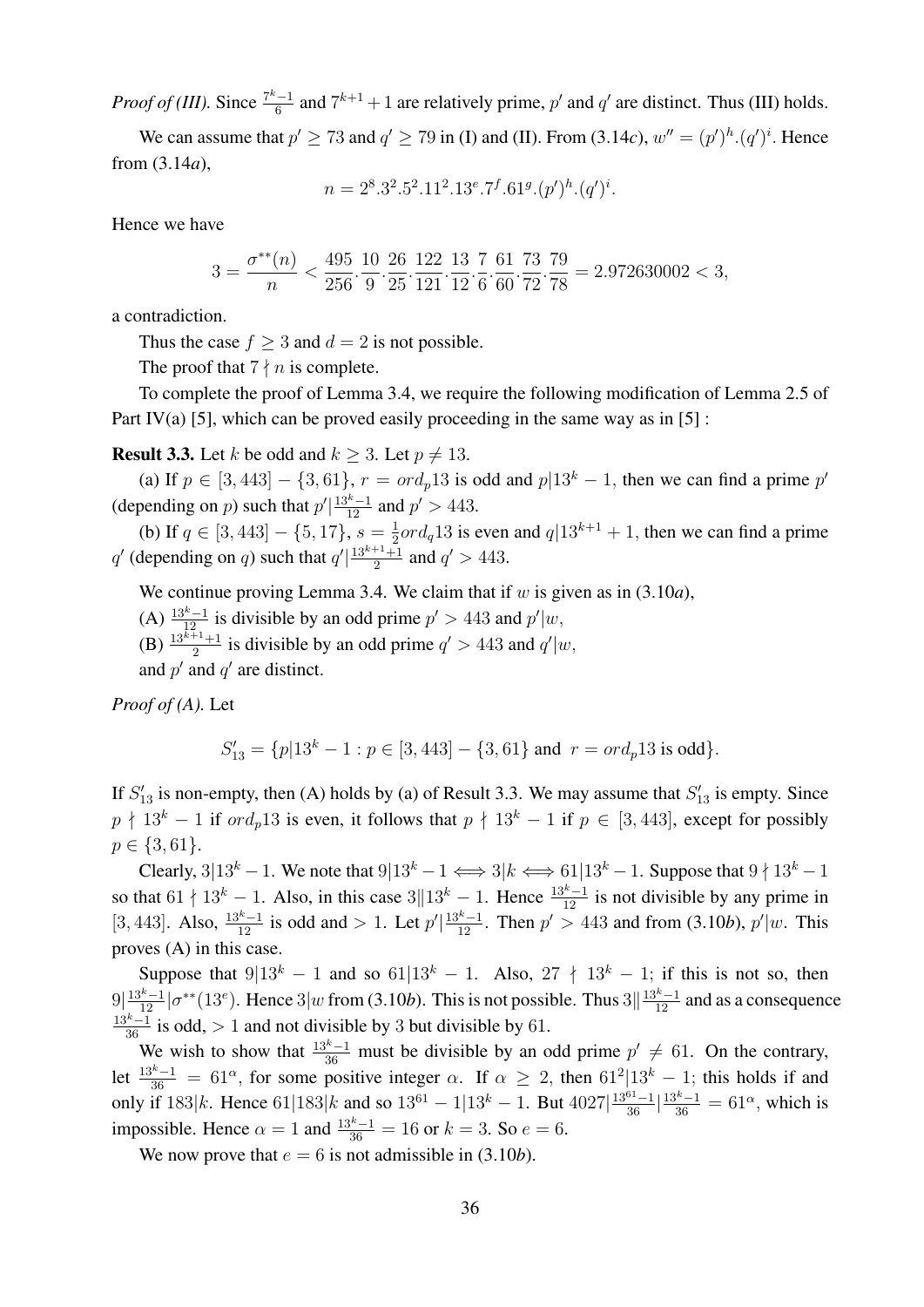Let  $e = 6$ . We have  $\sigma^{**}(13^6) = 2.3.61.14281$ . Taking  $e = 6$  in (3.10*b*), we get

$$
2^{5}.11^{d-1}.13^{5}.w = 61.14281.\sigma^{**}(11^d).\sigma^{**}(w). \tag{3.15c}
$$

From (3.15*c*), w is divisible by 61 and 14281. Let  $w = 61^f.(14281)^g.w'$ . From (3.10*a*) and  $(3.15c)$ , we obtain (when  $e = 6$ ),

$$
n = 28.32.52.11d.136.61f.(14281)g.w'
$$
 (3.16a)

and

$$
2^5 \cdot 11^{d-1} \cdot 13^5 \cdot 61^{f-1} \cdot (14281)^{g-1} \cdot w' = \sigma^{**} (11^d) \cdot \sigma^{**} (61^f) \cdot \sigma^{**} ((14281)^g) \cdot \sigma^{**} (w'). \tag{3.16b}
$$

where

 $w'$  has at most two odd prime factors and  $(w', 2.3.5.7.11.13.61.14281) = 1;$  (3.16*c*)

note that w' is prime to 7 since we proved that  $7 \nmid n$  when n is given by (3.10*a*).

We examine  $\sigma^{**}(11^d)$  in (3.16*b*) to obtain a contradiction to  $e = 6$ .

If d is odd or  $4|d$ , then  $\sigma^{**}(11^d)$  is divisible by 3. It follows from (3.16b) that this is not possible as  $3 \nmid w'$ .

We may assume that  $d = 2\ell$ , where  $\ell$  is odd.

Let  $\ell = 1$  so that  $d = 2$ . From (3.16*a*)  $(d = 2)$ , we have  $n = 2^8 \cdot 3^2 \cdot 5^2 \cdot 11^2 \cdot 13^6 \cdot 61^f \cdot (14281)^g \cdot w'$ and w' cannot have more than two odd prime factors. We may assume that  $w' = p_1^h \cdot p_2^i$ , where  $p_1 \ge 17$  and  $p_2 \ge 19$ . Hence  $n = 2^8 \cdot 3^2 \cdot 5^2 \cdot 11^2 \cdot 13^6 \cdot 61^f \cdot (14281)^g \cdot p_1^h \cdot p_2^i$  and so we have

$$
3=\frac{\sigma^{**}(n)}{n}<\frac{495}{256}\cdot\frac{10}{9}\cdot\frac{26}{25}\cdot\frac{122}{121}\cdot\frac{13}{12}\cdot\frac{61}{60}\cdot\frac{14281}{14280}\cdot\frac{17}{16}\cdot\frac{19}{18}=2.782990097<3,
$$

a contradiction.

Hence  $\ell > 3$ , since  $\ell$  is odd. We have

$$
\sigma^{**}(11^d) = \left(\frac{11^{\ell}-1}{10}\right) \cdot (11^{\ell+1}+1) \quad (\ell \ge 3 \text{ and odd}).
$$

We prove that

(C)  $\frac{11^{\ell}-1}{10}$  is divisible by a prime  $p' > 23$  and  $p'|w'$ ,

(D)  $11^{\ell+1} + 1$  is divisible by a prime  $q' > 23$  and  $q'|w'$ ,

and  $p' \neq q'$ .

*Proof of (C).* We have

(1)  $2||11^{\ell} - 1$  and  $3 \nmid 11^{\ell} - 1$ , since  $\ell$  is odd.

(2) Since 5 is not a factor of the left hand side of (3.16*b*), it follows that  $5 \nmid \frac{11^{\ell}-1}{10} | \sigma^{**}(11^d)$ .

(3) From (1) and (2),  $\frac{11^{\ell}-1}{10}$  is odd, > 1 (since  $\ell \ge 3$ ) and not divisible by 3 and 5. The left hand side of (3.16*b*) is not divisible by 7. Hence  $7 \nmid \frac{11^{\ell}-1}{10}$ . Also,  $7|11^{\ell}-1 \iff 3|\ell \iff 19|11^{\ell}-1$ . So,  $19 \nmid \frac{11^{\ell}-1}{10}$ .

(4) For any positive integer t, we have (i)  $13|11^t - 1 \iff 12|t$ ; (ii)  $17|11^t - 1 \iff 16|t$  and (iii)  $23|11^t - 1 \iff 22|t$ . In order that  $11^t - 1$  is divisible by 13 or 17 or 23, the number t must be even. Since  $\ell$  is odd, we conclude that  $11^{\ell} - 1$  is not divisible by 13 or 17 or 23. Trivially,  $11 \nmid 11^{\ell} - 1.$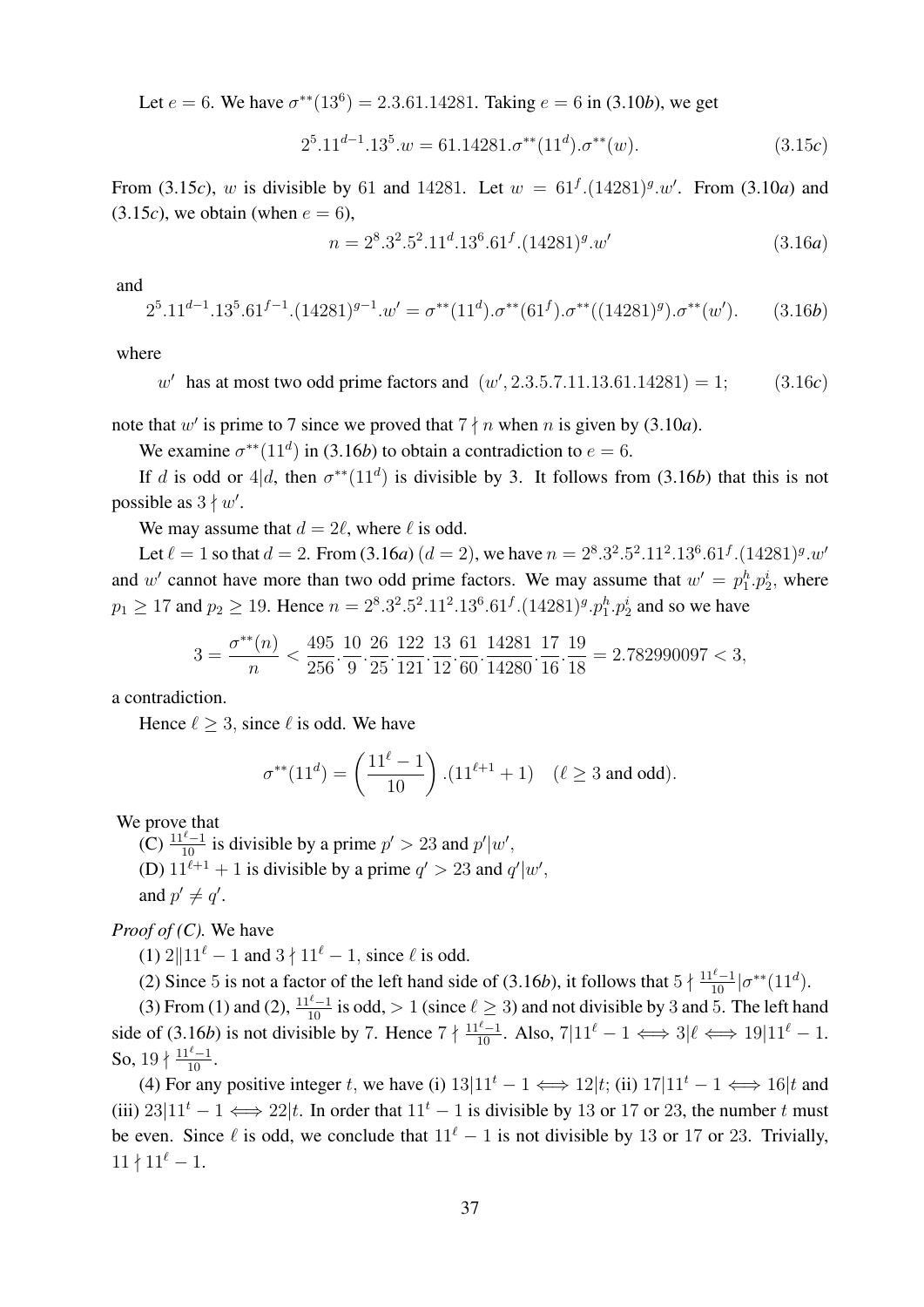From (3) and (4), it follows that  $\frac{11^{\ell}-1}{10} > 1$ , is odd and not divisible by any prime in [3, 23]. Hence every prime factor of  $\frac{11^{\ell}-1}{10}$  is greater than 23. Also, 61|11<sup> $\ell$ </sup> – 1  $\iff$  4| $\ell$ . But  $\ell$  is odd; hence  $61 \nmid 11^{\ell} - 1$ .

Further,  $14281|11^{\ell} - 1 \Longleftrightarrow 1785|\ell$ . Since 105|1785, we can conclude that if  $14281|11^{\ell} - 1$ , then  $11^{105} - 1/11^{\ell} - 1$ . But  $7^{2}/11^{105} - 1$ . It follows that  $7/w'$  which is not possible. Hence  $14281 \nmid 11^{\ell} - 1.$ 

From (3.16*b*), it now follows that if  $p' \mid \frac{11^\ell - 1}{10}$ , then  $p' > 23$  and  $p' \mid w'$ . This proves (C).

*Proof of (D).* We note that

(5)  $\frac{11^{l+1}+1}{2}$  is odd, > 1 and not divisible by 3, 5 and 7, since these are not factors of the left hand side of (3.16*b*).

(6) For any positive integer t,  $11<sup>t</sup> + 1$  is not divisible by 19. The same is true with respect to  $11^{\ell+1} + 1.$ 

(7)  $13|11^{\ell+1} + 1 \Longleftrightarrow \ell + 1 = 6u$ ; hence  $13|11^{\ell+1} + 1$  implies that  $11^6 + 1|11^{\ell+1} + 1$ . But  $11^6 + 1 = 2.13.61.1117$ . From (3.16*b*), it follows that  $1117|w'$ . Since w' is divisible by not more than two odd primes, we can assume that  $w' = (1117)^h \cdot s^i$ , where s is prime  $\geq 17$ . From (3.16*a*), we have  $n = 2^8 \cdot 3^2 \cdot 5^2 \cdot 11^d \cdot 13^6 \cdot 61^f \cdot (14281)^g \cdot (1117)^h \cdot s^i$  and hence

$$
3=\frac{\sigma^{**}(n)}{n}<\frac{495}{256}\cdot\frac{10}{9}\cdot\frac{26}{25}\cdot\frac{11}{10}\cdot\frac{13}{12}\cdot\frac{61}{60}\cdot\frac{14281}{14280}\cdot\frac{1117}{1116}\cdot\frac{17}{16}=2.87897417<3,
$$

a contradiction. Hence  $13 \nmid 11^{\ell+1} + 1$ .

(8)  $17|11^{\ell+1} + 1 \Longleftrightarrow \ell + 1 = 8u$ . Hence  $17|11^{\ell+1} + 1$  implies that  $11^8 + 1|11^{\ell+1} + 1$ . Also,  $11<sup>8</sup> + 1 = 2.17.6304673$ . Hence from (3.16*b*), 17 and 6304673 are factors of w'. From (3.16*c*),  $w' = 17<sup>h</sup>$ .(6304673)<sup>*i*</sup>. From(3.16*a*),  $n = 2<sup>8</sup> \cdot 3<sup>2</sup> \cdot 5<sup>2</sup> \cdot 11<sup>d</sup> \cdot 13<sup>6</sup> \cdot 61<sup>f</sup> \cdot (14281)<sup>g</sup> \cdot 17<sup>h</sup> \cdot (6304673)<sup>i</sup>$  and so we have (using  $6304673 > 1117$ ),

$$
\frac{\sigma^{**}(n)}{n} < \frac{495}{256} \cdot \frac{10}{9} \cdot \frac{26}{25} \cdot \frac{11}{10} \cdot \frac{13}{12} \cdot \frac{61}{60} \cdot \frac{14281}{14280} \cdot \frac{17}{16} \cdot \frac{1117}{1116} = 2.87897417 < 3,
$$

a contradiction. Hence  $17 \nmid 11^{\ell+1} + 1$ .

(9)  $23|11^{\ell+1} + 1 \Longleftrightarrow \ell + 1 = 11u$ . Since  $\ell + 1$  is even, it follows that  $23 \nmid 11^{\ell+1} + 1$ .

(10)  $14281 \nmid 11^t + 1$  for any positive integer t. In particular,  $14281 \nmid 11^{\ell+1} + 1$ .

(11) If 61  $\nmid \frac{11^{\ell+1}+1}{2}$ , then  $\frac{11^{\ell+1}+1}{2}$  is not divisible by any prime in [3, 23]  $\cup$  {61, 14281}. Hence 2  $\cdots$  2 every prime  $q' \mid \frac{11^{\ell+1}+1}{2}$  $\frac{p+1}{2}$  divides w' and  $q' > 23$ . Thus (D) is true in this case.

(12) Suppose that  $61|11^{\ell+1} + 1$ . We claim that  $\frac{11^{\ell+1}+1}{2}$  must be divisible by an odd prime  $q' \neq 61$ . On the contrary, let  $\frac{11^{\ell+1}+1}{2} = 61^{\alpha}$  for some positive integer  $\alpha$ . If  $\alpha \geq 2$ , then  $61^2|11^{\ell+1}+1$ . But this is equivalent to  $\ell+1 = 122u$ ; hence  $733|\frac{11^{122}+1}{2}$  $\frac{2^{2}+1}{2}$  $\left|\frac{11^{\ell+1}+1}{2}\right|$  = 61<sup> $\alpha$ </sup>, which is impossible. Hence  $\alpha = 1$  and  $\frac{11^{\ell+1}+1}{2} = 61$  or  $\ell = 1$ . But  $\ell \geq 3$ . This contradiction proves that  $\frac{11^{\ell+1}+1}{2}$  is divisible by an odd prime  $q' \neq 61$ . It follows that  $q' \notin [3, 23] \cup \{61, 14281\}$  and therefore  $q' > 23$  and  $q'|w'$ . This proves (D) completely.

Also,  $p' \neq q'$ , since  $\frac{11^{\ell}-1}{10}$  and  $11^{\ell+1} + 1$  are relatively prime. Without loss of generality we can assume that  $p' \ge 29$  and  $q' \ge 31$ .

We continue the case  $e = 6$  to end up with a contradiction. From (3.16*c*), since p' and q' are odd prime factors of w', we must have  $w' = (p')^h (q')^i$ . Hence from (3.16*a*),  $n =$  $2^8 \cdot 3^2 \cdot 5^2 \cdot 11^d \cdot 13^6 \cdot 61^f \cdot (14281)^g \cdot (p')^h \cdot (q')^i$ , and we have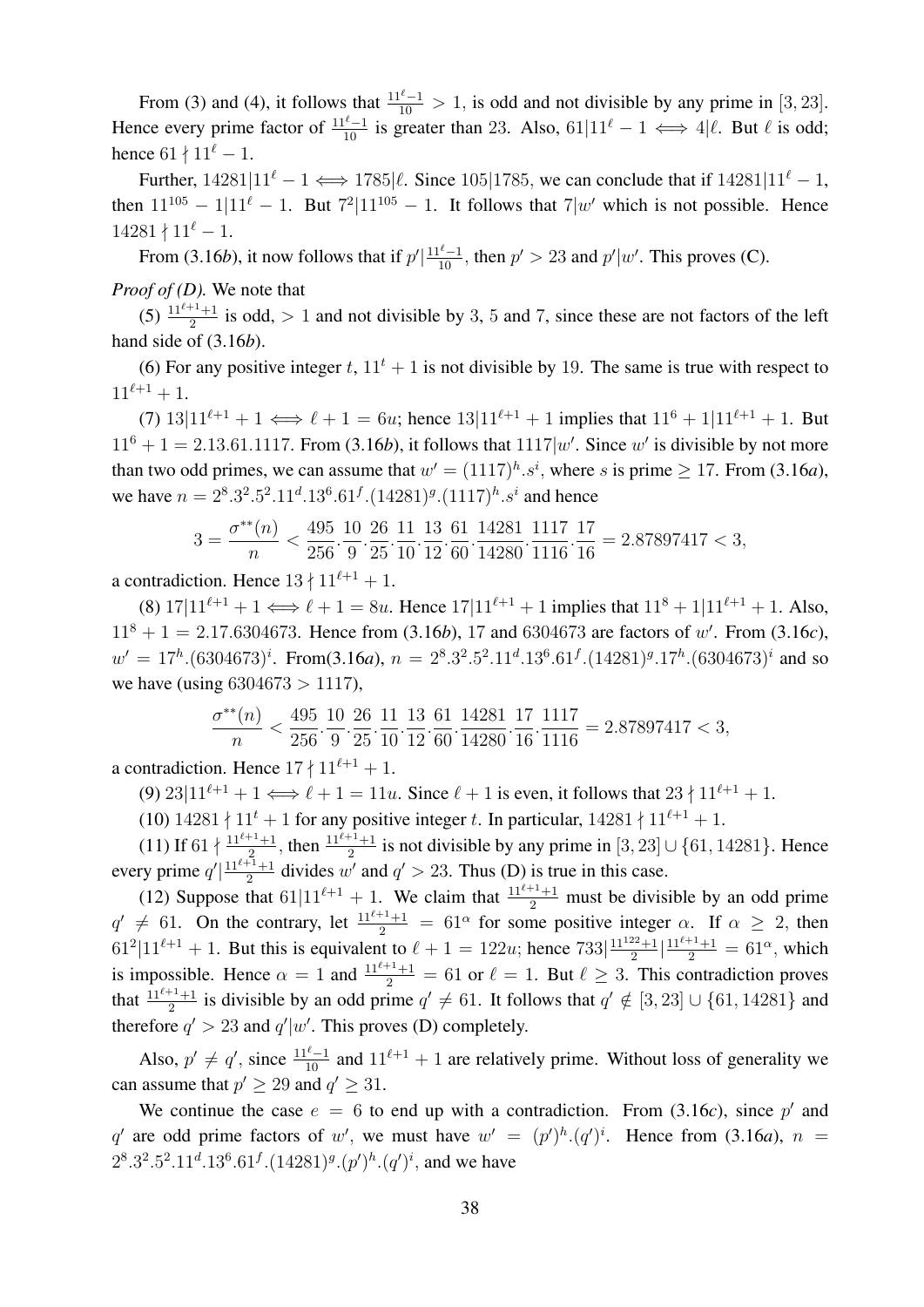$$
3 = \frac{\sigma^{**}(n)}{n} < \frac{495}{256} \cdot \frac{10}{9} \cdot \frac{26}{25} \cdot \frac{11}{10} \cdot \frac{13}{12} \cdot \frac{61}{60} \cdot \frac{14281}{14280} \cdot \frac{29}{28} \cdot \frac{31}{30} = 2.897345302 < 3,
$$

a contradiction. Hence  $e = 6$  is not possible.

We continue the proof of (A) after Result 3.3. It now follows that  $\frac{13^{k}-1}{36}$  is divisible by an odd prime  $p' \neq 61$ . Hence  $p' \notin [3, 443]$  and so  $p' > 443$ . Also, from (3.10*b*),  $p'|w$ . This proves (A) completely.

*Proof of (B).* Let

$$
T'_{13} = \{q|13^{k+1} + 1: q \in [3, 443] - \{5, 17\} \text{ and } s = \frac{1}{2}ord_q 13 \text{ is even}\}.
$$

If  $T'_{13}$  is non-empty, then (B) holds by Result 3.3(b). We may assume that  $T'_{13}$  is empty. Since  $q \nmid 13^{k+1} + 1$  if  $s = \frac{1}{2}$  $\frac{1}{2}ord_q13$  is odd, it follows that  $13^{k+1} + 1$  is not divisible by any prime  $q \in [3, 443]$ , except for possibly  $q \in \{5, 17\}$ .

We note that  $5|13^{k+1} + 1 \Longleftrightarrow k+1 = 2u \Longleftrightarrow 17|13^{k+1} + 1$ . Since 5 is not a factor of the left hand side of (3.10*b*), it follows that  $5 \nmid 13^{k+1} + 1$ . Hence  $17 \nmid 13^{k+1} + 1$ .

Thus  $13^{k+1}+1$  is not divisible by any prime in [3, 443]. The same is true with respect to  $\frac{13^{k+1}+1}{2}$ which is odd and  $> 1$ . If  $q' \frac{13^{k+1}+1}{2}$  $\frac{q}{2}^{1}$ , then  $q' > 443$  and  $q'|w$  from (3.10*b*). This proves (B).

Also, since  $\frac{13^k-1}{12}$  is relatively prime to  $13^{k+1}+1$ , we have  $p' \neq q'$ .

*Completion of proof of Lemma 3.4.* We may assume that  $p' \ge 449$  and  $q' \ge 457$ . From (3.10*c*), w has not more than four odd prime factors. Possibly  $w$  may have two more odd prime factors apart from  $p'$  and  $q'$ . If  $p_1$  and  $p_2$  denote these two possible odd prime factors (of w), since w is prime to 2.3.5.11.13 and we already proved that  $7 \nmid n$ , we can assume that  $p_1 \geq 17$  and  $p_2 \geq 19$ . Thus  $n = 2^8 \cdot 3^2 \cdot 5^2 \cdot 11^d \cdot 13^e \cdot (p')^f \cdot (q')^g \cdot p_1^h \cdot p_2^i$ , and hence we have

$$
3=\frac{\sigma^{**}(n)}{n}<\frac{495}{256}\cdot\frac{10}{9}\cdot\frac{26}{25}\cdot\frac{11}{10}\cdot\frac{13}{12}\cdot\frac{449}{448}\cdot\frac{457}{456}\cdot\frac{17}{16}\cdot\frac{19}{18}=2.999442728<3,
$$

 $\Box$ 

 $\Box$ 

a contradiction.

The proof of Lemma 3.4 is complete.

*Completion of proof of Theorem 3.1.* Follows from Lemmas 3.1 to 3.4.

#### References

- [1] Hagis, P., Jr. (1987). Bi-unitary amicable and multiperfect numbers. *The Fibonacci Quarterly*, 25(2), 144–150.
- [2] Haukkanen, P., & Sitaramaiah, V. (2020). Bi-unitary multiperfect numbers, I. *Notes on Number Theory and Discrete Mathematics*, 26(1), 93–171.
- [3] Haukkanen, P., & Sitaramaiah, V. (2020). Bi-unitary multiperfect numbers, II. *Notes on Number Theory and Discrete Mathematics*, 26(2), 1–26.